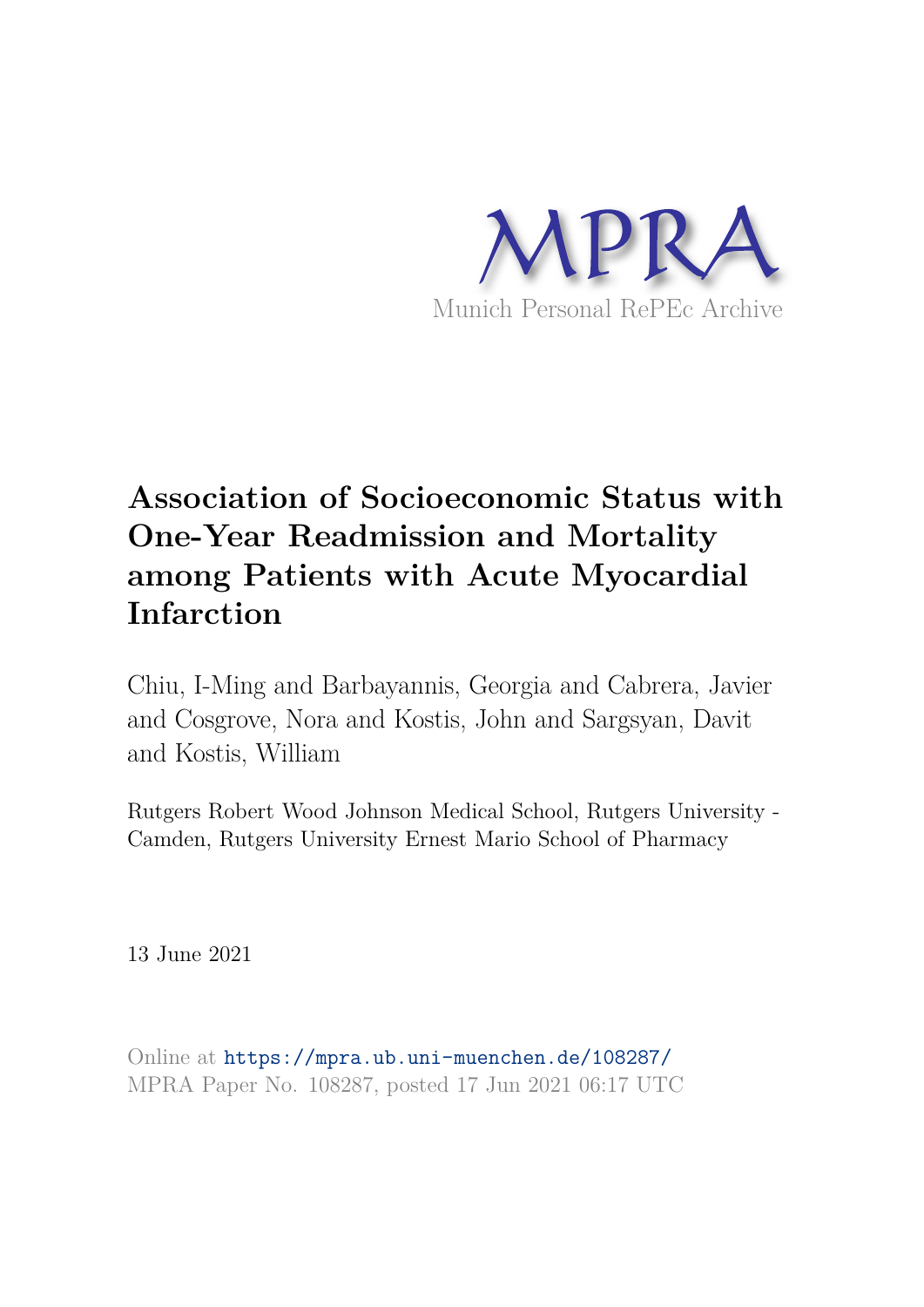# *Research Article*

Association of Socioeconomic Status with One-Year Readmission and Mortality among Patients with Acute Myocardial Infarction

I-Ming Chiu<sup>a, b</sup>, PhD, Georgia Barbayannis<sup>a</sup>, MS, Javier Cabrera<sup>a</sup>, PhD, Nora M. Cosgrove<sup>a</sup>, RN, John B. Kostis<sup>a</sup>, MD, Davit Sargsyan<sup>a, c</sup>, MS, William J. Kostis<sup>a</sup>, PhD, MD, for the Myocardial Infarction Data Acquisition System (MIDAS) Study Group.

<sup>a</sup> Cardiovascular Institute, Rutgers Robert Wood Johnson Medical School, New Brunswick, New Jersey, U.S.A.

<sup>b</sup> Rutgers University – Camden, Department of Economics, Camden, New Jersey, U.S.A. <sup>c</sup> Rutgers University Ernest Mario School of Pharmacy, Piscataway, New Jersey, U.S.A.

Short Title: Association of Socioeconomic Status and Cardiovascular Disease

**(13 June 2021)**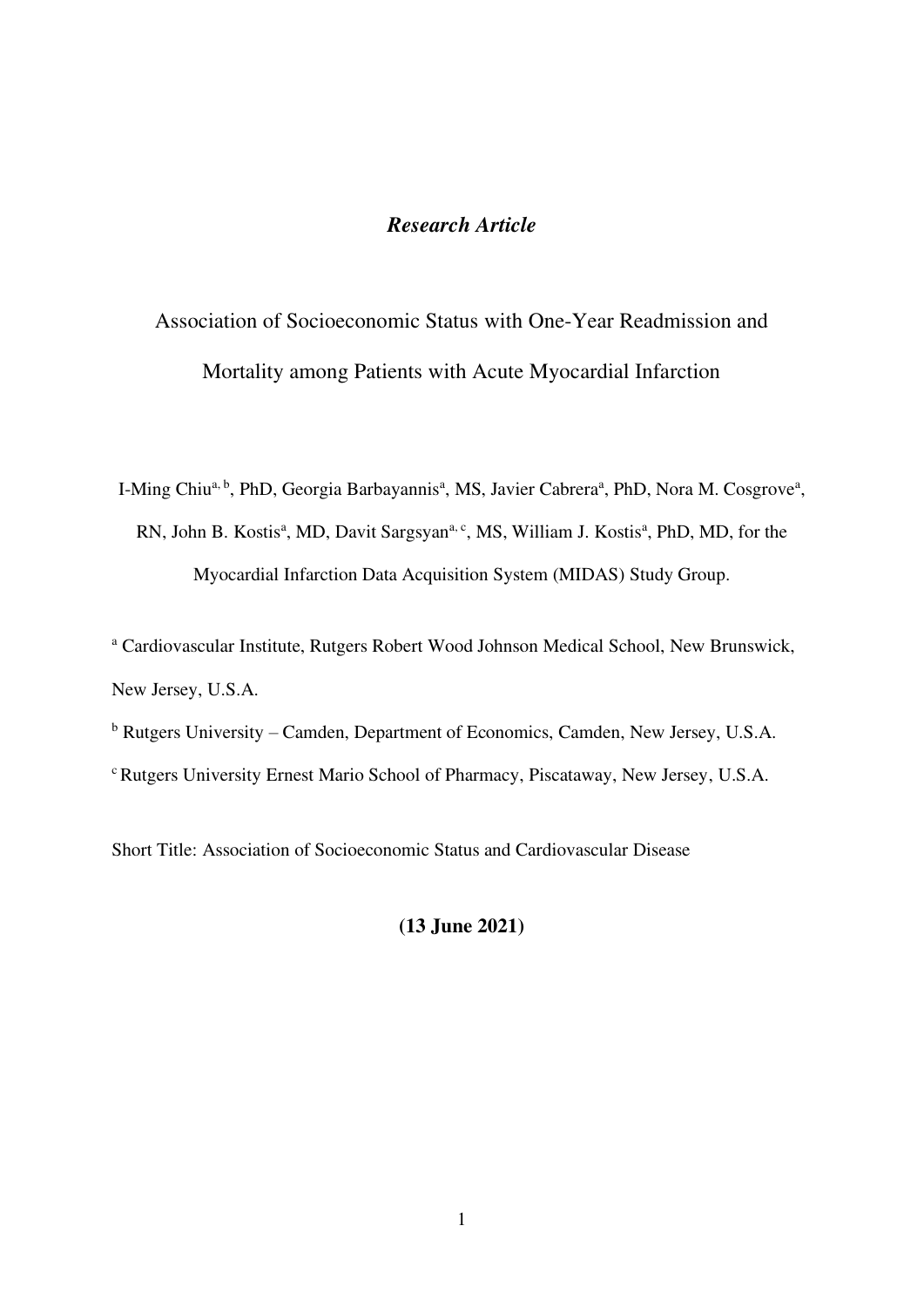### **Abstract**

*Background*: Mortality and morbidity are known to be negatively associated with socioeconomic status (SES). This research aims to investigate the magnitude of this association at the individual level: household income (a proxy for the SES) and cardiovascular disease (CVD). CVD accounts for almost one-third of deaths in the world and one-fourth of deaths in the United States. Given the size of CVD incidence and its severity, we examined how it occurs across various levels of SES.

*Methods*: The zip-code based median household income data in the U.S. Census Bureau were matched to CVD patients from the Myocardial Infarction Data Acquisition System (MIDAS), a rich database that comprises cardiovascular admissions to acute care hospitals in New Jersey. Logistic Regression and Cox Proportional Hazards models were applied to study the relationship between income and three cardiovascular clinical outcomes: readmission for acute myocardial infarction (AMI readmission), cardiovascular death (CV death), and allcause death among patients with a first admission for AMI, while controlling for covariates available in the database, including demographic factors, insurance types, and comorbidities. *Results*: The main results indicate that patients at the lowest income level had higher risk for AMI readmission and CV death, but not for all-cause death. Ceteris paribus, the chance of one-year AMI readmission increases with lower income levels according to the Logistic Regression outcomes.

*Conclusions*: Our findings may help better allocate limited resources to where they are in greater need, so the costly and deadly incidence of heart disease can be reduced.

#### *JEL Classification Numbers*: I14; I18

*Keywords*: Socioeconomic Status; Cardiovascular Disease; MIDAS/Census Data; Logistic Regression Model and Cox Proportional Hazards Model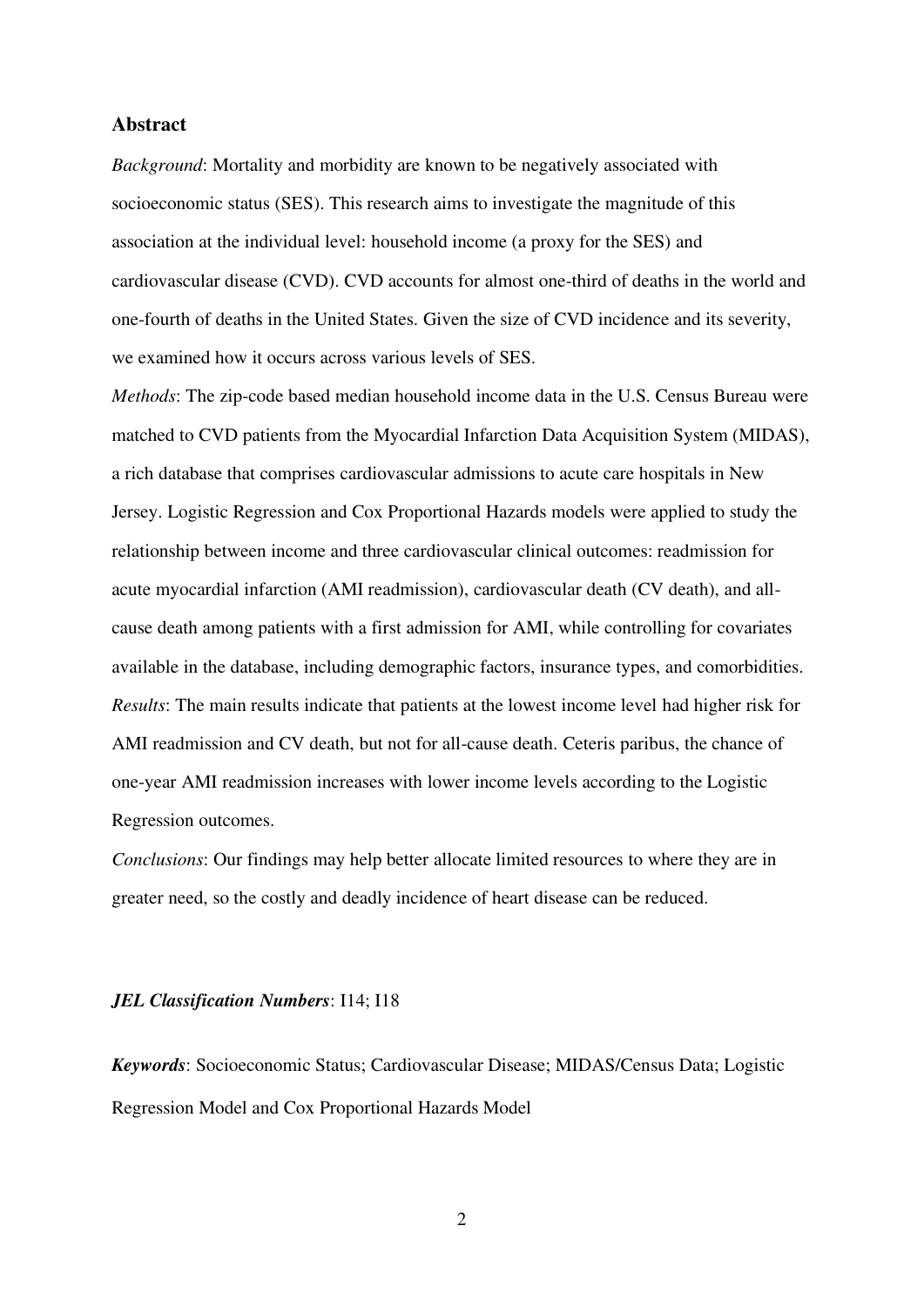#### **Introduction**

The phenomenon of social gradient in health refers to the worse health outcomes in persons at lower social strata. It was described as "The Status Syndrome" by Marmot who wrote that "Where you stand in the social hierarchy is intimately related to your chance of getting ill, and your length of life" [1]. Previous investigators have described the inverse relationship of income with mortality that persisted after adjustment for demographics and comorbidities and risk factors for ASCVD [2]. Jakobsen et al. [3] reported that even in a taxfinanced healthcare system as in Denmark, low-SES patients treated with primary percutaneous coronary intervention had worse prognosis than high-SES patients and the worse outcome was largely explained by differences in baseline patient characteristics. On the other hand, Kee et al. [4] did not find a difference in the use of angiography for ischemic heart disease and zip code (a surrogate for SES), and Britton et al. [5] did not find an association between SES and treatment of coronary heart disease. CVD and acute myocardial infarction (AMI), its common manifestation, are responsible for about one-third of deaths in the US and world [6, 7].

The lack of unanimity on the existence on an inverse SES-health outcomes relationship and the importance of AMI created the need for further research in this issue. The purpose of this paper is to examine the association of socioeconomic status with mortality and one-year readmission rate among 178,520 patients with acute myocardial infarction who were admitted in NJ hospitals between 2000 and 2015. The data were obtained from the Myocardial Infarction Data Acquisition System (MIDAS), a statewide database of all cardiovascular hospital admissions in New Jersey.

## **Material and Methods**

 The study was approved by the Rutgers New Brunswick/Piscataway Institutional Review Board. Myocardial Infarction Data Acquisition System (MIDAS) was approved by the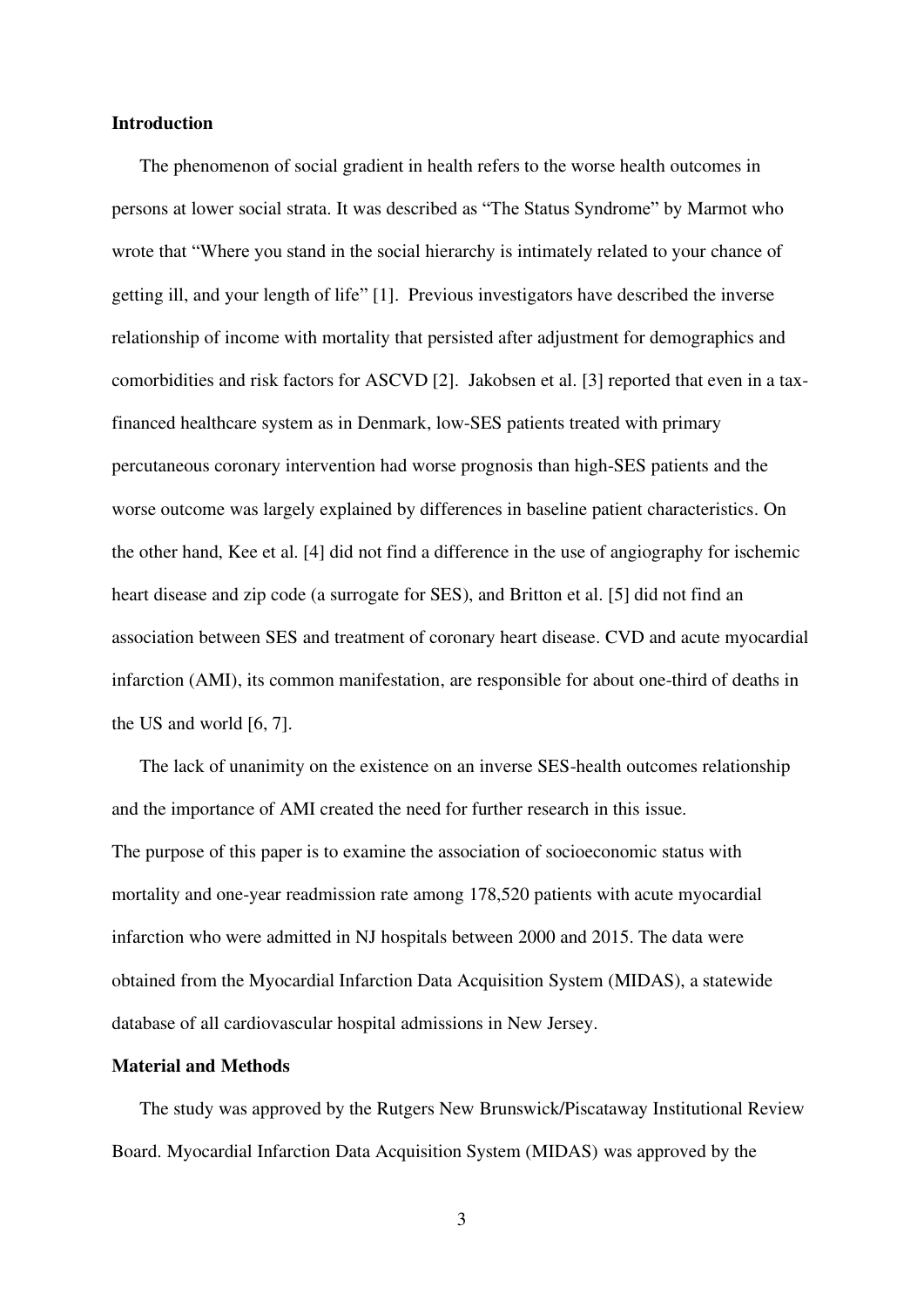Rutgers New Brunswick/Piscataway Institutional Review Board and by the New Jersey Department of Health Institutional Review Board.

#### *Data Sources and Specifications*

 The data for the years 2004 through 2015 were derived from MIDAS, a database of all hospitalizations for cardiovascular diseases in New Jersey. Records with a primary diagnosis (reason for admission) of AMI (International classification of Diseases, Ninth Revision (ICD-9) codes 410.0 to 410.9) were included in the analysis [8].

The zip-code related median household income data was obtained from the U.S. Census and can be downloaded from a commercial website [9]. The median household income reported for all zip codes in New Jersey was collected. The income variable was recoded as a categorical variable with four levels. The lowest to highest income level was based on the three quartiles of income data. Income that fell below the first quartile (\$43,000) was the lowest level. The second quartile (\$55,000) was used to distinguish the other two income levels. Income that fell above high limit of the third quartile (\$68,000) was the highest level. The empirical distribution of household income data is presented in Figure 1.



Household Income Distribution in New Jersey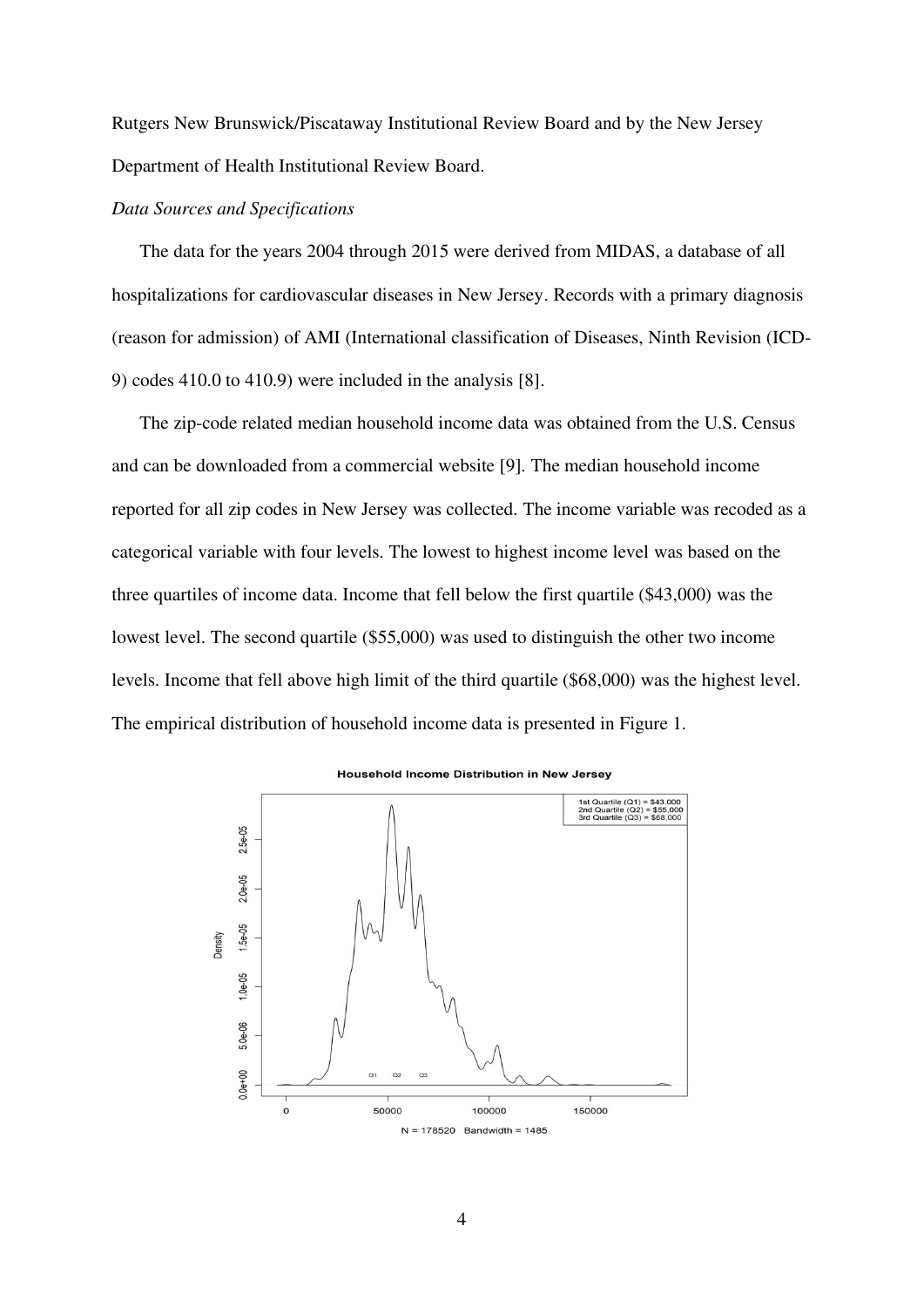Figure 1: New Jersey household income distribution. The quartiles of income variable are indicated on the horizontal axis  $(Q_1, Q_2,$  and  $Q_3)$  and are used to convert income to a categorical variable with four levels.

The three main response variables and all covariates used for controlling purposes in our statistical analysis were obtained from the Myocardial Data Acquisition System (MIDAS) database. The MIDAS database records all cardiovascular admissions in New Jersey hospitals dated from March 1985 to December 2015. This database is ample in both its cross-section and time dimension. There are a total of over thirty periods. Researchers with access to the MIDAS database have utilized this rich data set to investigate cardiovascular related diseases and reported several important findings. Kostis et al. [10] found that the mortality rate of patients with AMI was higher for patients who were admitted on weekends than those were admitted on weekdays possibly because they were less likely to undergo invasive cardiac procedures.

We chose a subset of the data based on the following criteria. (1) Patients under age 18 were excluded. (2) AMI was the primary reason for admission according to the main diagnostic code in ICD-9 (International Classification of Disease  $9<sup>th</sup>$  edition) billing coding system. (3) The AMI admission took place between January 1, 2004 and December 31, 2015, and there was no AMI admission within five years prior to the first AMI. Specifically, patients who were admitted with the AMI codes of transmural AMI (anterior, ICD-9410.0x, 410.1x; inferior, ICD-9 410.2x, 410.4x; lateral, ICD-9 410.3x, 410.5x; posterior, ICD-9 410.6x), subendocardial AMI (ICD-9 410.7x), and other/unspecified AMI (ICD-9 410.8x, 410.9x) were included in the study. The covariates include both patient's demographic characteristics and comorbidities. The demographic attributes contained gender (Female vs. Male), age ( $\le$  or  $\ge$  65), race (White, Black, and Other), and ethnicity (Non-Hispanic,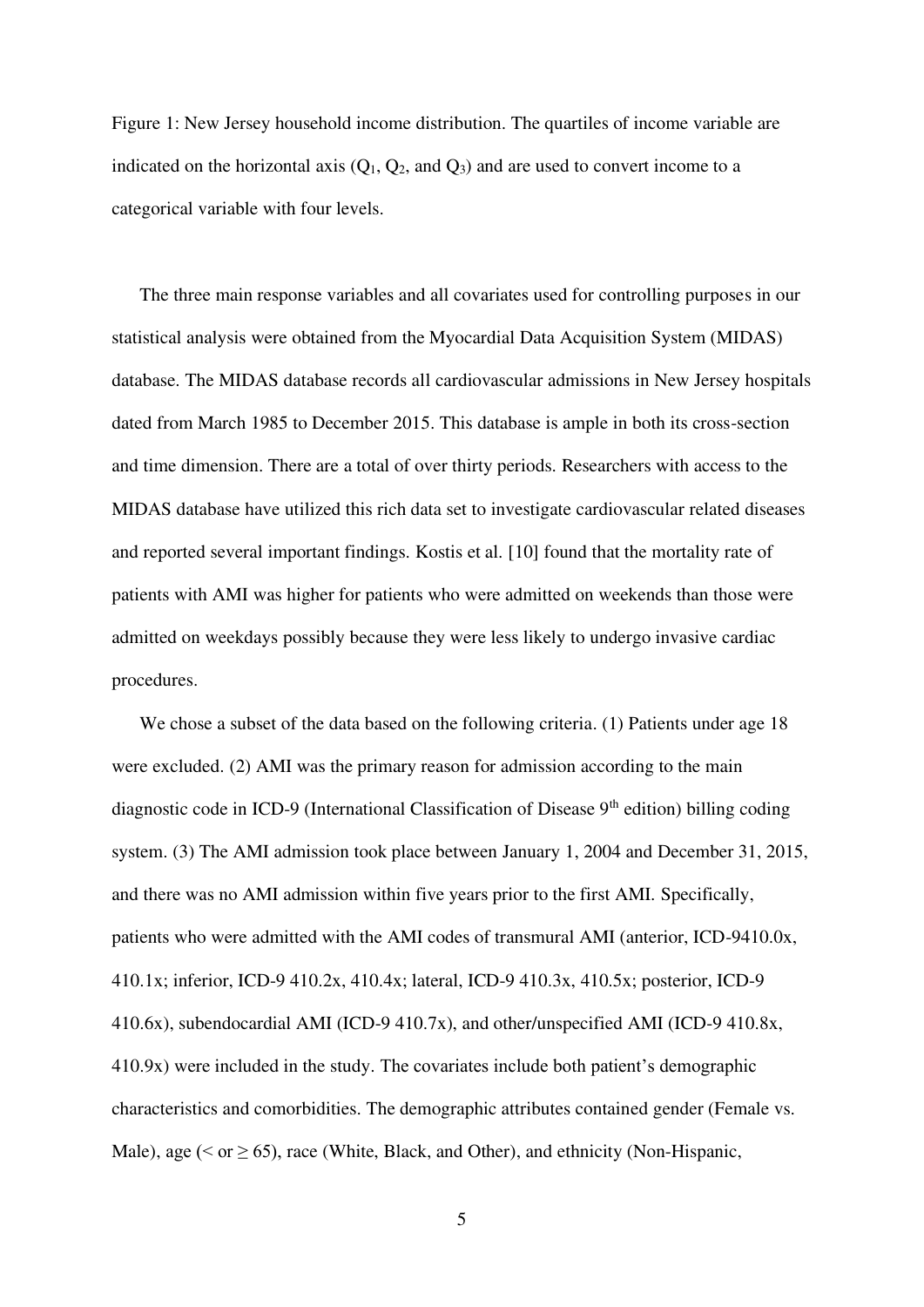Hispanic, and Unknown). The patient's insurance type (Medicare, Commercial, and Medicaid/Self-Pay/Other) was also included as part of the demographic inputs. All demographic variables are categorical and their corresponding frequency tables are reported in Figure 2.



Figure 2: Demographics of Patients. The relative frequency of demographic factors that includes gender, age, race, and ethnicity. The insurance type is also included as part of the demographic factors. The overall sample size is 178,520.

Comorbidities include the history of acute and chronic heart failure (ICD-9 428.xx), hypertension (ICD-9 401.xx to 405.xx), diabetes (ICD-9 250.xx), chronic liver disease (ICD-9 571.xx), chronic kidney disease (ICD-9 585.xx), chronic obstructive pulmonary disease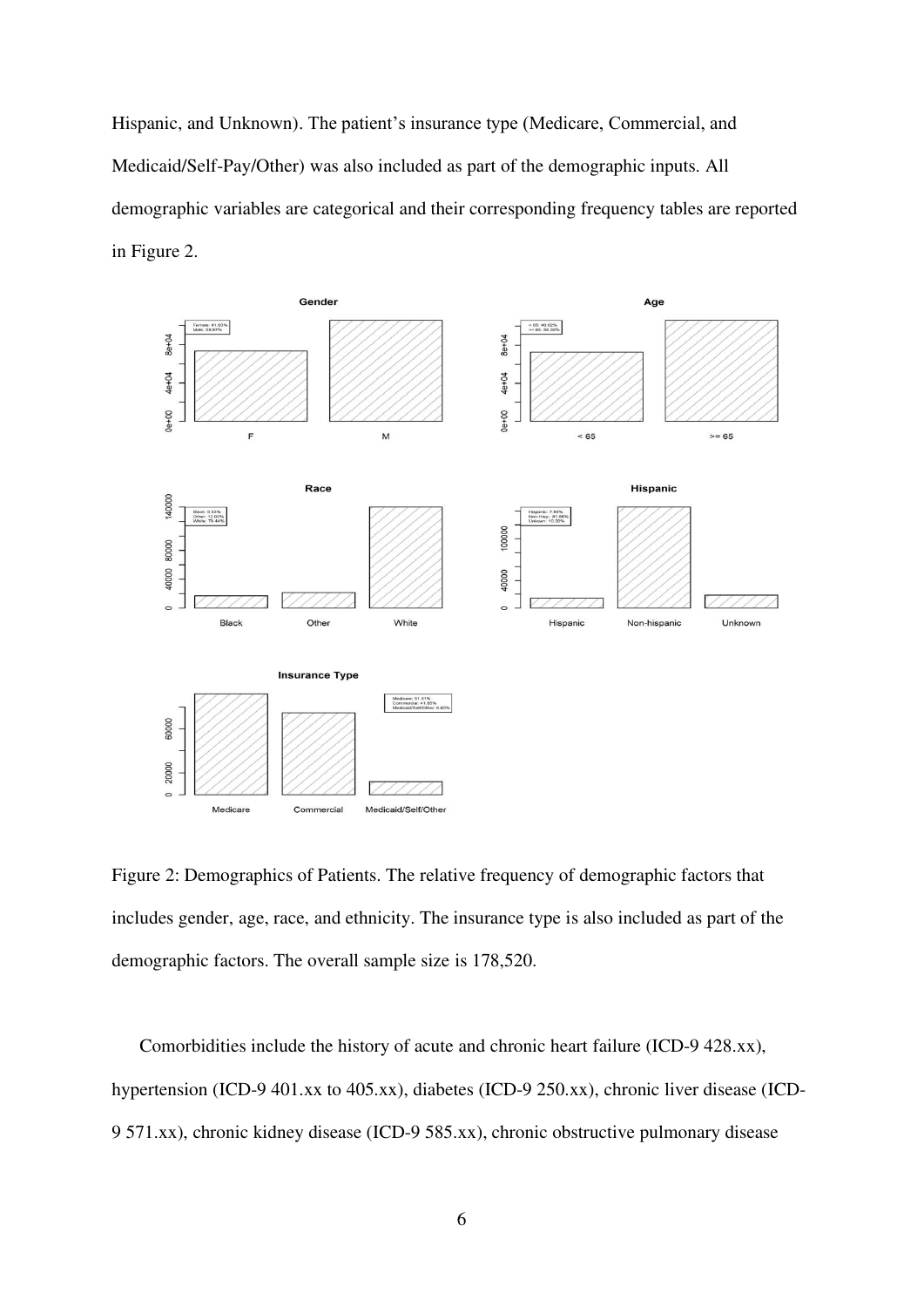(COPD, ICD-9 490.xx to 496.xx), and dyslipidemia (272.x). The inclusion of the aforementioned comorbidities was based on the data availability and their important associations with the clinical responses used in this study. The same set of the comorbidities was also used in AMI studies by Kostis et al. [11] and Wellings et al. [12] as part of the control covariate group. All comorbidity variables are binary.

Three well-defined clinical outcomes were used in this study: AMI readmission, cardiovascular death (CV death), and all-cause death. Patients who suffered from either one of the aforementioned clinical outcomes within one-year time after their first AMI discharge were our target cases. Table I reports the relationships between income and three main clinical outcomes and paves the way for more sophisticated data analysis.

|                 | Readmission for AMI   |             | Cardiovascular Death |                | All-cause Death |                |  |
|-----------------|-----------------------|-------------|----------------------|----------------|-----------------|----------------|--|
| Income          | Yes<br>N <sub>0</sub> |             | Yes                  | N <sub>0</sub> | Yes             | N <sub>0</sub> |  |
| $>$ \$68,000    | 4654                  | 39420       | 5814                 | 38260          | 8430            | 35644          |  |
|                 | $(10.56\%)$           | $(89.44\%)$ | $(13.19\%)$          | $(86.81\%)$    | (19.13%)        | $(80.87\%)$    |  |
| \$55,000-68,000 | 5077                  | 38695       | 5901                 | 37871          | 8303            | 35469          |  |
|                 | $(11.60\%)$           | $(88.40\%)$ | $(13.48\%)$          | (81.52%)       | (18.97%)        | $(81.03\%)$    |  |
| \$43,000-55,000 | 5391                  | 40201       | 6196                 | 39396          | 8825            | 36767          |  |
|                 | $(11.82\%)$           | $(88.18\%)$ | $(13.59\%)$          | $(86.41\%)$    | $(19.36\%)$     | $(80.64\%)$    |  |
| $<$ \$43,000    | 5739                  | 39343       | 6185                 | 38897          | 8972            | 36110          |  |
|                 | (12.73%)              | (87.27%)    | $(13.72\%)$          | $(86.28\%)$    | $(19.90\%)$     | $(80.10\%)$    |  |

Abbreviation: AMI: acute myocardial infarction

Table I: The relationship between clinical response rates and the levels of household income; both of them are categorical variables.

It reveals that the proportion of patients readmitted for AMI increases as the income level decreases. However, this pattern is not apparent in the other two clinical outcomes; the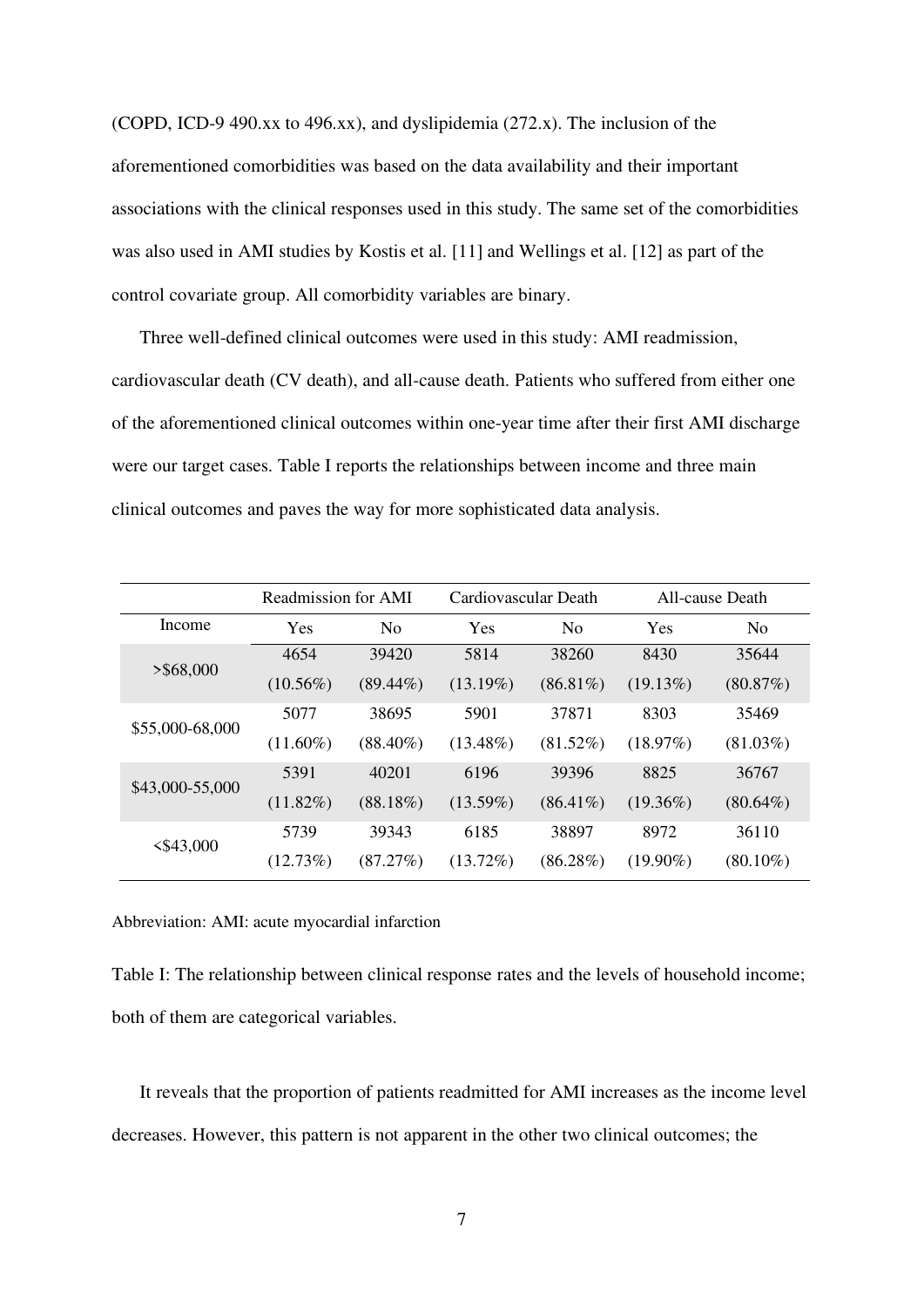proportions of CV death or all-cause death are approximately the same in all four income levels. Figure 3 presents the income adjusted survival curves using the Kaplan-Meier method for all three post-AMI outcomes.



Abbreviation: AMI: acute myocardial infarction, SES: socioeconomic status; CV: cardiovascular.

Figure 3: Income-Adjusted Survival Curves for AMI Readmissions, Cardiovascular Death, and All-Cause Death. Kaplan-Meier diagrams for three responses are used to visualize how their survival rates vary over time within one-year period. Various colors are used to indicate the respective income level. The survival curves for AMI readmission are visually separate, while the adjusted survival curves are quite close to each other for both CV and all-cause death.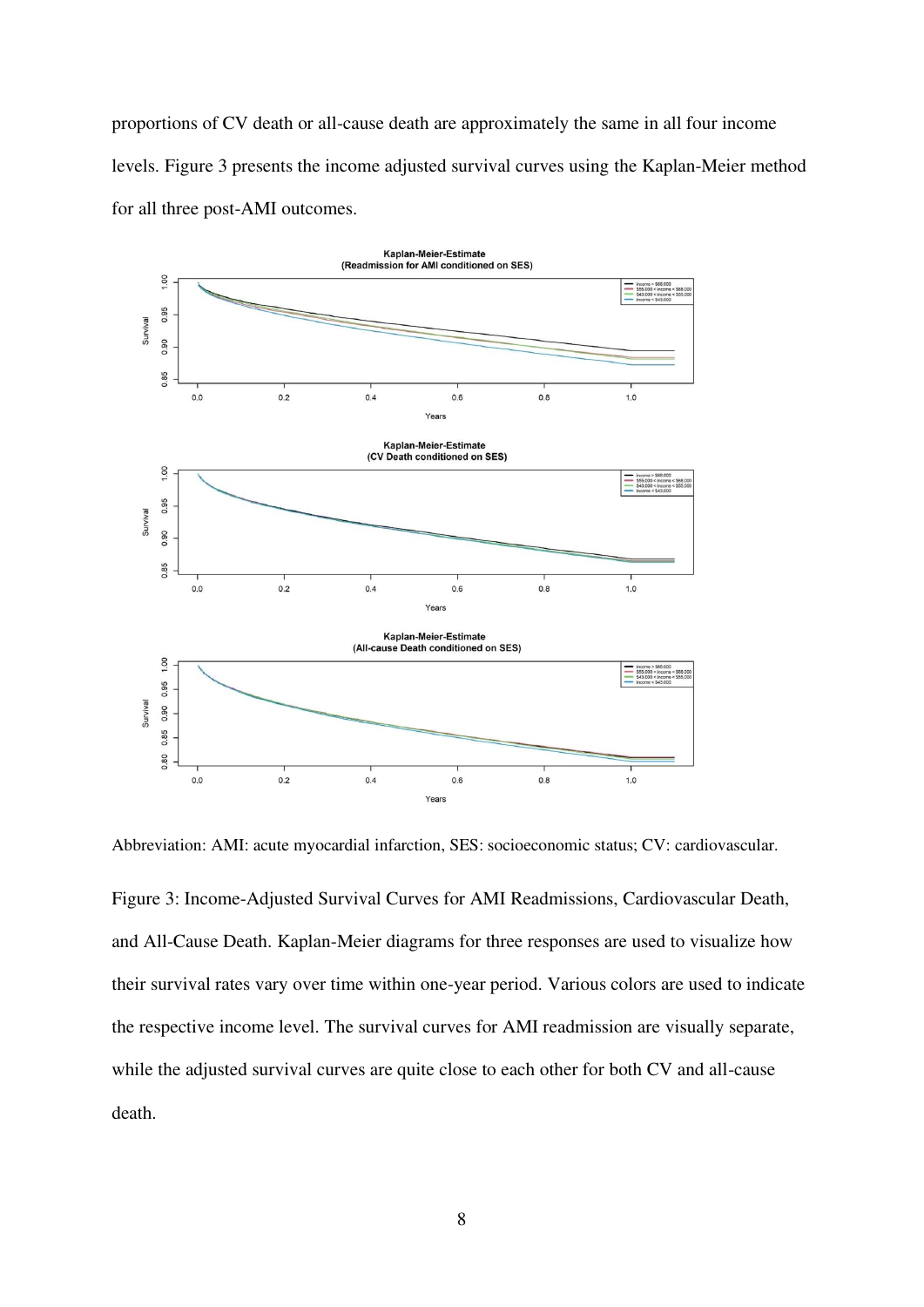Two statistical models, Logistic Regression and Cox Proportional Hazards model, were used in this study. The Logistic model is a valid statistical method, but it does not consider the time dimension (time to event) of the data. Therefore, the Cox model [13] was also utilized to reflect the instantaneous risk through hazard ratios. We briefly address both modeling methods in the appendix.

## **Results**

 For both Logistic Regression and Cox Proportional Hazards models, we examined the three clinical outcomes: readmission for AMI, CV death and all-cause death at one year after discharge.

#### *a. Logistic Regression Model*

 The results from the Logistic Regression Models are shown in Table II. The left panel in Table II (response of readmission for AMI) shows that, compared to the highest income level (reference, income  $>$  \$68,000), patients who were at the lower income levels ( $\le$  \$43,000; \$43,000-55,000; \$55,000-68,000) had higher adjusted risk of AMI readmission. In addition, the relative odds ratios increased  $(1.1388 > 1.0971 > 1.0888)$  as the income level decreased. This suggests that the relative risk of being readmitted became larger when patient's income level decreased from the highest to the lowest level.

 The middle panel in Table II (response of CV death) indicates that patients who were from the lowest income level had higher risk of CV death (1.0497 times larger or 4.79%, p=0.0254) in comparison with the highest income group. However, the associations between SES and CV death were not statistically significant for the other two income groups at the p<0.05 level. The adjusted estimated associations between income and all-cause death were not statistically significant as shown in the right panel of the same table.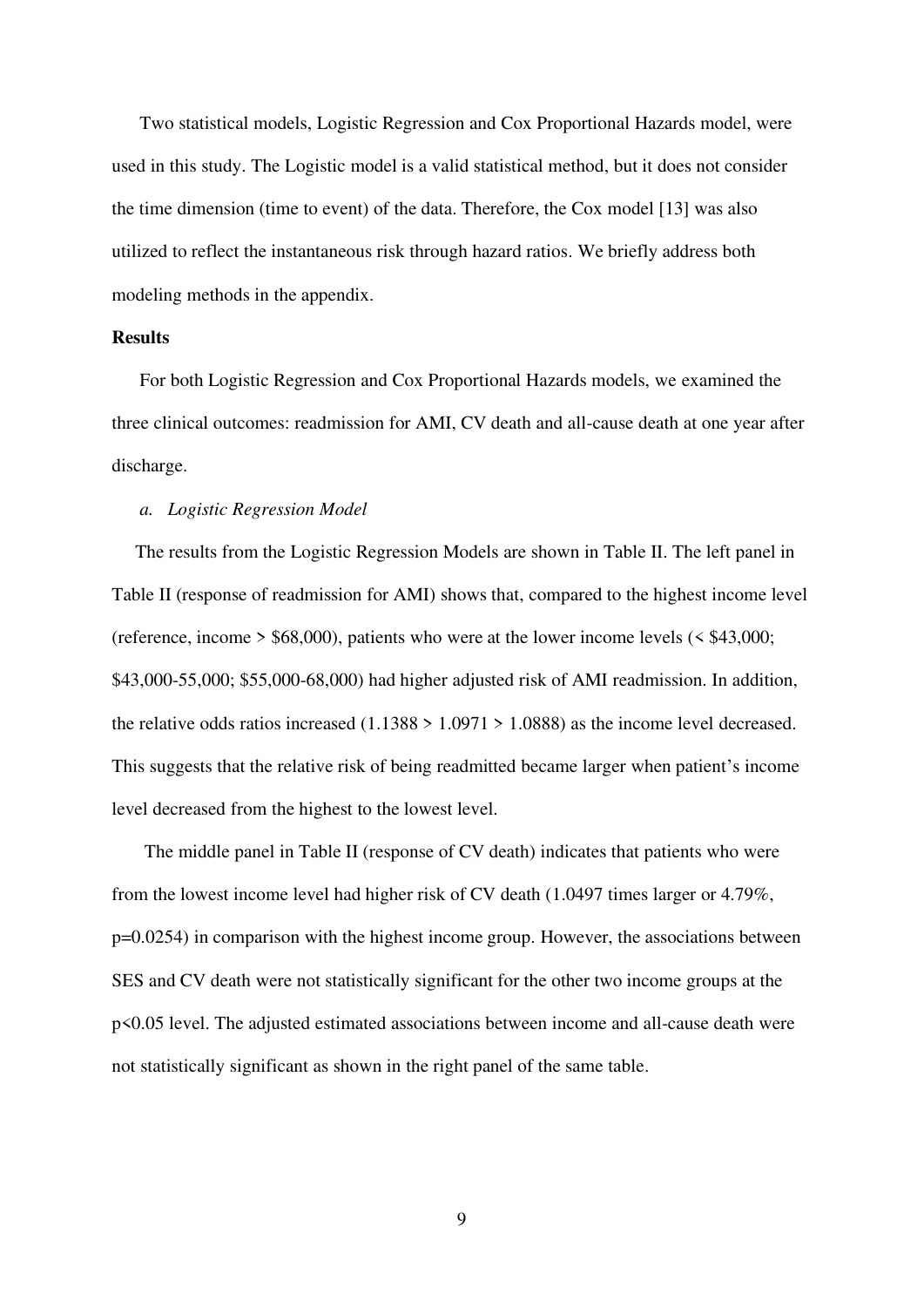| Response                        | Readmission for AMI      | Cardiovascular Death |                          |                  | All-cause Death          |                |
|---------------------------------|--------------------------|----------------------|--------------------------|------------------|--------------------------|----------------|
|                                 | <b>Adjusted Estimate</b> | p value              | <b>Adjusted Estimate</b> | p value          | <b>Adjusted Estimate</b> | p value        |
| (Intercept)                     | 0.0754(0.0688, 0.0825)   | $\Omega$             | 0.0537 (0.049, 0.0589)   | $\mathbf{0}$     | 0.0692(0.0638, 0.075)    | $\overline{0}$ |
| <b>Income</b>                   |                          |                      |                          |                  |                          |                |
| \$55,000-68,000                 | 1.0888 (1.0435, 1.1361)  | 1.00E-04             | 1.0345 (0.9941, 1.0764)  | 0.0952           | 0.9934(0.959, 1.0291)    | 0.714          |
| \$43,000-55,000                 | 1.0971 (1.0519, 1.1441)  | $\mathbf{0}$         | 1.031(0.9912, 1.0724)    | 0.1285           | 0.9968 (0.9627, 1.0322)  | 0.8589         |
| $<$ \$43,000                    | 1.1388 (1.0905, 1.1893)  | $\mathbf{0}$         | 1.0479 (1.0058, 1.0917)  | 0.0254           | 1.0233(0.987, 1.0611)    | 0.2114         |
| Male                            | 1.0216 (0.9908, 1.0533)  | 0.1708               | 0.9466 (0.9198, 0.9742)  | 2.00E-04         | 0.93 (0.9068, 0.9539)    | $\mathbf{0}$   |
| Age $(565)$                     | 1.1249 (1.0781, 1.1739)  | $\mathbf{0}$         | 1.8331 (1.7561, 1.9135)  | $\boldsymbol{0}$ | 2.1816 (2.0999, 2.2664)  | $\mathbf{0}$   |
| <b>Insurance Type</b>           |                          |                      |                          |                  |                          |                |
| Medicaid/Self/Other             | 1.1828 (1.1124, 1.2578)  | $\mathbf{0}$         | 1.1576 (1.0815, 1.2391)  | $\boldsymbol{0}$ | 1.1396 (1.0708, 1.2127)  | $\mathbf{0}$   |
| Medicare                        | 1.0813 (1.0373, 1.1271)  | 2.00E-04             | 1.2353 (1.1874, 1.2852)  | $\mathbf{0}$     | 1.3509 (1.3047, 1.3988)  | $\Omega$       |
| <b>Race/Ethnicity</b>           |                          |                      |                          |                  |                          |                |
| Race (Other)                    | 1.0137 (0.9518, 1.0796)  | 0.6726               | 1.0898 (1.0215, 1.1626)  | 0.0092           | 0.9881(0.933, 1.0464)    | 0.682          |
| Race (White)                    | 0.9414 (0.8954, 0.9898)  | 0.0183               | 1.147 (1.0903, 1.2066)   | $\mathbf{0}$     | 1.1078 (1.0597, 1.158)   | $\mathbf{0}$   |
| <b>Hispanic</b><br>Non-Hispanic | 0.9842 (0.9315, 1.0398)  | 0.5694               | 1.2156 (1.1475, 1.2877)  | $\mathbf{0}$     | 1.2633 (1.2001, 1.3298)  | $\overline{0}$ |
| <b>Unknown Ethnicity</b>        | 0.9138 (0.8518, 0.9804)  | 0.012                | 1.1166 (1.0397, 1.1991)  | 0.0024           | 1.1653 (1.0939, 1.2414)  | $\overline{0}$ |
| Comorbidity                     |                          |                      |                          |                  |                          |                |
| <b>Acute Heart Failure</b>      | 1.0118 (0.9692, 1.0564)  | 0.5922               | 1.6203 (1.5611, 1.6816)  | $\overline{0}$   | 1.8399 (1.7807, 1.901)   | $\Omega$       |
| Chronic Heart Failure           | 1.9238 (1.7699, 2.091)   | $\mathbf{0}$         | 1.9031 (1.7617, 2.0558)  | $\mathbf{0}$     | 1.7553 (1.6296, 1.8907)  | $\mathbf{0}$   |
| Hypertension                    | 1.225 (1.1783, 1.2735)   | $\mathbf{0}$         | 1.1732 (1.1303, 1.2177)  | $\mathbf{0}$     | 1.1631 (1.1255, 1.2019)  | $\mathbf{0}$   |
| <b>Diabetes</b>                 | 1.2503 (1.2119, 1.29)    | $\Omega$             | 0.9915(0.9619, 1.022)    | 0.5814           | 1.0815 (1.053, 1.1107)   | $\mathbf{0}$   |
| Chronic Liver Disease           | 1.2013 (1.07, 1.3488)    | 0.0019               | 1.1831 (1.0567, 1.3246)  | 0.0035           | 1.51(1.3699, 1.6645)     | $\mathbf{0}$   |
| Chronic Kidney Disease          | 1.4906 (1.4255, 1.5586)  | $\mathbf{0}$         | 1.6145 (1.5495, 1.6822)  | $\mathbf{0}$     | 1.8529 (1.7861, 1.9222)  | $\Omega$       |
| <b>COPD</b>                     | 1.0545 (1.0186, 1.0918)  | 0.0027               | 1.0753 (1.0413, 1.1104)  | $\boldsymbol{0}$ | 1.2918 (1.2562, 1.3283)  | 0.0034         |
| Dyslipidemia                    | 1.1789(1.1435, 1.2154)   | $\boldsymbol{0}$     | 0.8702(0.8455, 0.8956)   | $\mathbf{0}$     | 0.7418(0.7231, 0.761)    | $\mathbf{0}$   |

Abbreviations: AMI: acute myocardial infarction; COPD: chronic obstructive pulmonary disease All of the independent variables (listed in the first column) are categorical. While Income (reference group: > \$68,000), Insurance Type (reference group: commercial), Race/Ethnicity (reference group: Black) and Hispanic (reference group: Hispanic) have multiple levels, the rest of the variables are binary.

Table II.: Results of the Logistic model with responses of Readmission for AMI, Cardiovascular Death, and All-Cause Death

#### *b. Cox Proportional Hazards Model*

 The results in the Cox model, shown in Table III, were similar to the Logistic model. The adjusted hazard ratios for AMI readmission were significant for all income levels (shown in the left panel of Table III). The only statistically significant hazard ratio was for the lowest income patient group when the response was CV death (shown in the middle panel of Table III). None of the hazard ratios was statistically significant for all-cause death (shown in the right panel of Table III).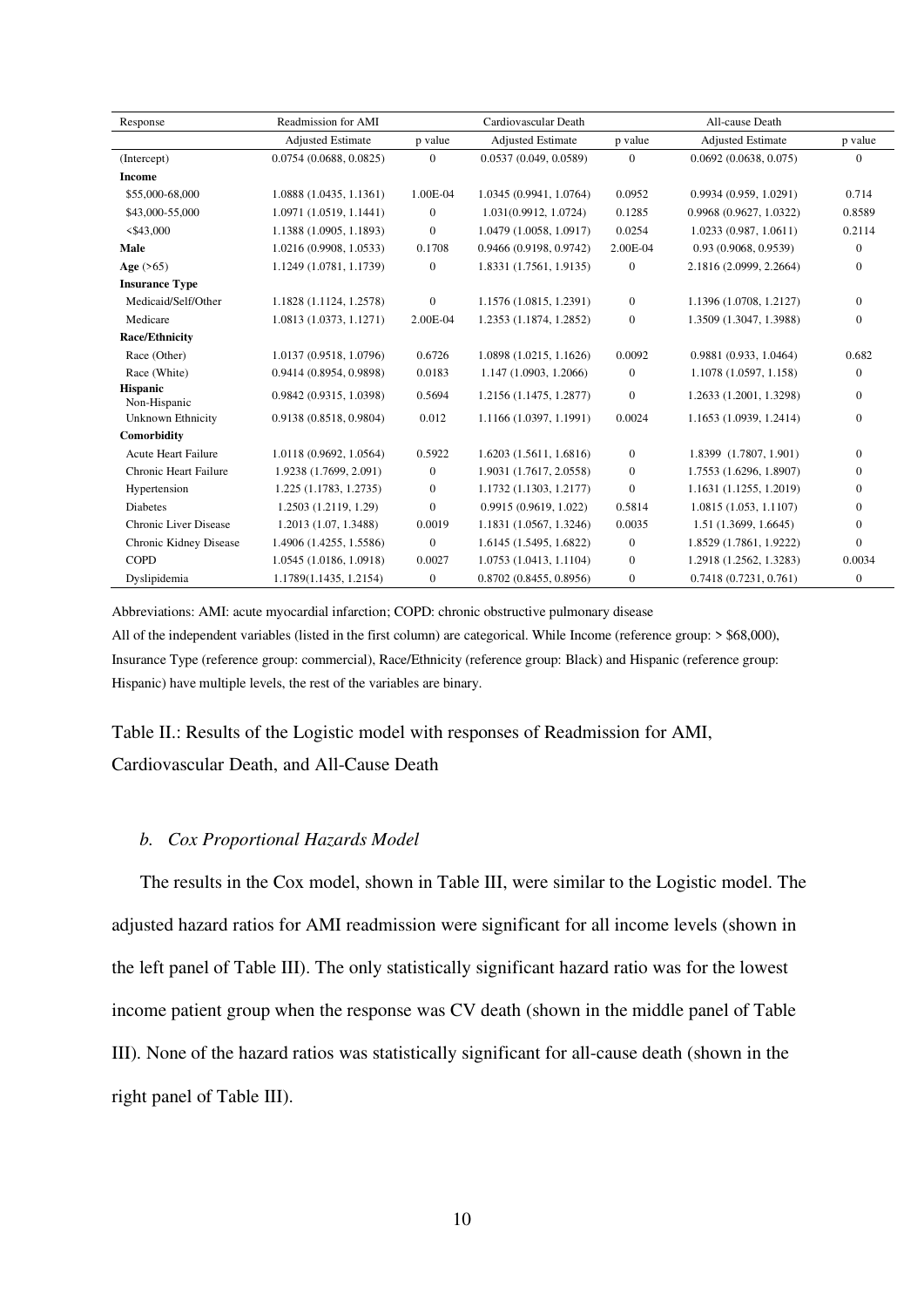| Response                        | Readmission for AMI      | Cardiovascular Death |                          |                  | All-cause Death          |                |
|---------------------------------|--------------------------|----------------------|--------------------------|------------------|--------------------------|----------------|
|                                 | <b>Adjusted Estimate</b> | p value              | <b>Adjusted Estimate</b> | p value          | <b>Adjusted Estimate</b> | p value        |
| <b>Income</b>                   |                          |                      |                          |                  |                          |                |
| \$55,000-68,000                 | 1.0855 (1.0431, 1.1297)  | 1.00E-04             | 1.0302 (0.9934, 1.0683)  | 0.1086           | 0.9927(0.963, 1.0233)    | 0.6355         |
| \$43,000-55,000                 | 1.0901 (1.048, 1.1339)   | $\Omega$             | 1.0273 (0.9911, 1.0649)  | 0.1417           | 0.9958 (0.9664, 1.0261)  | 0.7839         |
| $<$ \$43,000                    | 1.1314 (1.0865, 1.1783)  | $\Omega$             | 1.0439 (1.0057, 1.0837)  | 0.024            | 1.0182 (0.9871, 1.0503)  | 0.2554         |
| Male                            | 1.0209 (0.9922, 1.0504)  | 0.1549               | 0.949(0.9245, 0.9741)    | 1.00E-04         | 0.9394(0.9192, 0.96)     | $\Omega$       |
| Age $(565)$                     | 1.1175 (1.0738, 1.1629)  | $\theta$             | 1.7801 (1.7101, 1.853)   | $\mathbf{0}$     | 2.0618 (1.9916, 2.1344)  | $\Omega$       |
| <b>Insurance Type</b>           |                          |                      |                          |                  |                          |                |
| Medicaid/Self/Other             | 1.167(1.1019, 1.236)     | $\overline{0}$       | 1.1425 (1.0715, 1.2181)  | $\mathbf{0}$     | 1.1211 (1.0588, 1.1872)  | 1.00E-04       |
| Medicare                        | 1.0789 (1.0378, 1.1216)  | 1.00E-04             | 1.2206 (1.1769, 1.2659)  | $\mathbf{0}$     | 1.3085 (1.2689, 1.3494)  | $\Omega$       |
| <b>Race/Ethnicity</b>           |                          |                      |                          |                  |                          |                |
| Race (Other)                    | 1.0137 (0.9562, 1.0748)  | 0.6473               | 1.0832 (1.0209, 1.1493)  | 0.0082           | 0.9895 (0.9414, 1.0399)  | 0.6765         |
| Race (White)                    | 0.9462(0.9033, 0.9911)   | 0.0195               | 1.1448 (1.0931, 1.1989)  | $\boldsymbol{0}$ | 1.1039 (1.0629, 1.1464)  | $\mathbf{0}$   |
| <b>Hispanic</b><br>Non-Hispanic | 0.9841 (0.935, 1.0357)   | 0.5384               | 1.2004(1.1381, 1.2661)   | $\mathbf{0}$     | 1.2302 (1.1759, 1.2871)  | $\overline{0}$ |
| Unknown Ethnicity               | 0.921 (0.8624, 0.9836)   | 0.0141               | 1.117 (1.0458, 1.1932)   | 0.001            | 1.1541 (1.0917, 1.2202)  | $\Omega$       |
| Comorbidity                     |                          |                      |                          |                  |                          |                |
| <b>Acute Heart Failure</b>      | 1.0109 (0.9714, 1.0521)  | 0.5936               | 1.5515 (1.5009, 1.6038)  | $\mathbf{0}$     | 1.6629 (1.6187, 1.7083)  | $\Omega$       |
| Chronic Heart Failure           | 1.7571 (1.6344, 1.8891)  | $\mathbf{0}$         | 1.6729 (1.5715, 1.7809)  | $\mathbf{0}$     | 1.4708 (1.3943, 1.5515)  | $\Omega$       |
| Hypertension                    | 1.2149 (1.1709, 1.2605)  | $\overline{0}$       | 1.1601(1.1204, 1.2011)   | $\Omega$         | 1.1439 (1.1108, 1.178)   | $\Omega$       |
| <b>Diabetes</b>                 | 1.2318 (1.1964, 1.2682)  | $\Omega$             | 0.9864 (0.9596, 1.014)   | 0.3303           | 1.0578 (1.0339, 1.0822)  | $\Omega$       |
| Chronic Liver Disease           | 1.1753 (1.0577, 1.306)   | 0.0027               | 1.1481 (1.0391, 1.2686)  | 0.0067           | 1.369 (1.2675, 1.4786)   | $\Omega$       |
| Chronic Kidney Disease          | 1.4296 (1.3726, 1.489)   | $\Omega$             | 1.5149 (1.4613, 1.5705)  | $\Omega$         | 1.6299 (1.5828, 1.6785)  | $\Omega$       |
| <b>COPD</b>                     | 1.0494 (1.016, 1.0838)   | 0.0034               | 1.0644 (1.0339, 1.0957)  | $\mathbf{0}$     | 1.2337 (1.2049, 1.2631)  | $\overline{0}$ |
| Dyslipidemia                    | 1.1623 (1.1296, 1.196)   | $\overline{0}$       | 0.8719(0.8493, 0.895)    | $\mathbf{0}$     | 0.763(0.7465, 0.7799)    | $\overline{0}$ |

Abbreviations: AMI: acute myocardial infarction; COPD: chronic obstructive pulmonary disease

All of the independent variables (listed in the first column) are categorical. While Income (reference group: > \$68,000), Insurance Type (reference group: commercial), Race/Ethnicity (reference group: Black) and Hispanic (reference group: Hispanic) have multiple levels, the rest of the variables are binary.

Table III: Results of the Cox Proportional Hazards Model with responses of Readmission for AMI, Cardiovascular Death, and All-cause Death

The similarity of the results between the Logistic regression and the Cox models highlight the robustness of findings in both static and dynamic model settings though the interpretation of the response variables are different (i.e., odds ratios vs. hazard ratios).

### **Discussion**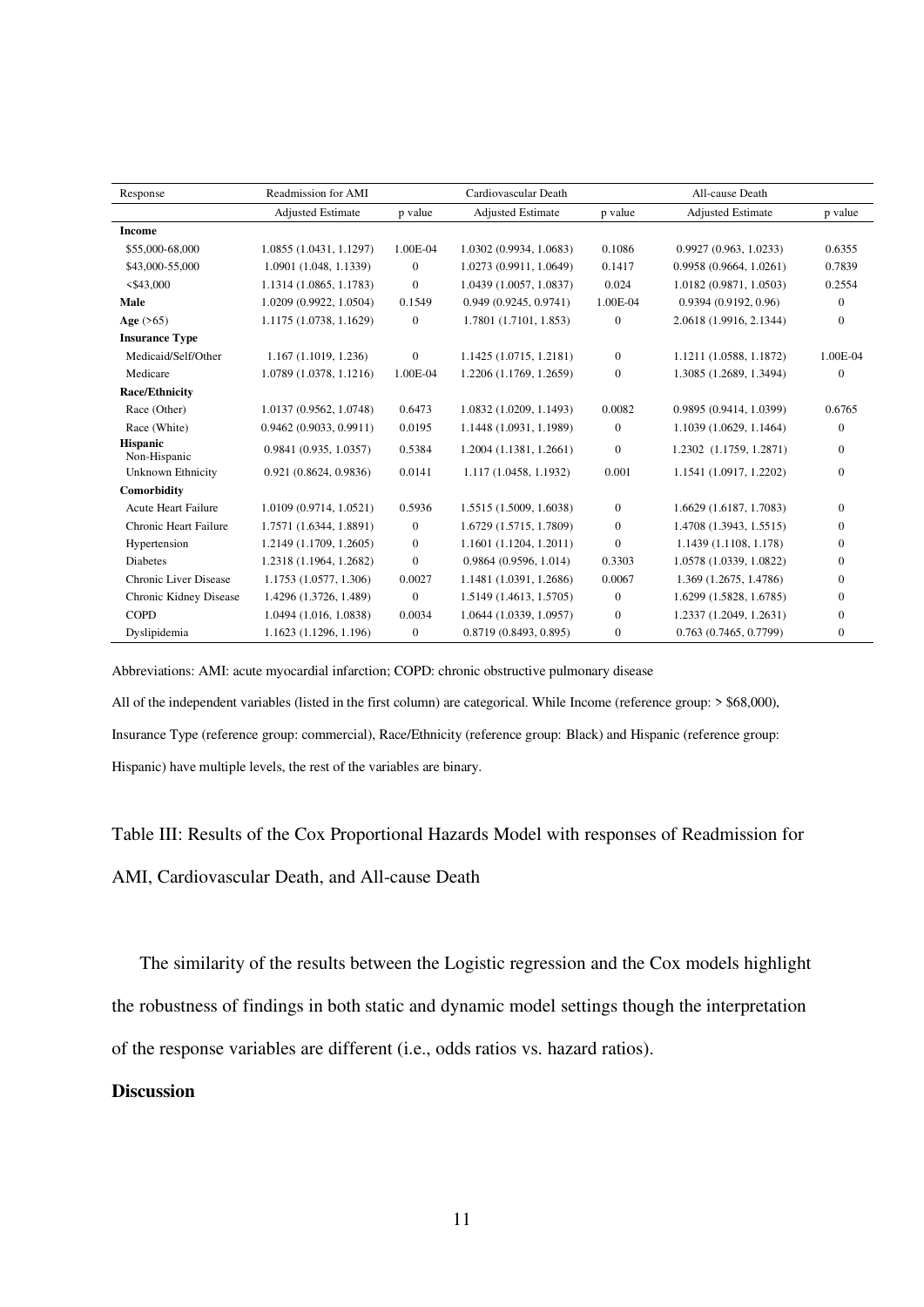In this study, we aimed to find the association between income and three well-defined cardiovascular related clinical outcomes of readmission due to AMI, cardiovascular death, and all-cause death among patients with a first admission for AMI in the MIDAS database. Our main findings suggest that patients with low income tend to have higher risks for readmission for AMI and death to AMI.

Many empirical studies have focused on the association between income and specific clinical cardiovascular outcomes. However, the results are mixed with studies showing both positive and negative associations between SES and CVD. Using the FINMONICA Myocardial Infarction Register data, Salomaa et al. [14] found low SES was associated with increased coronary heart disease (CHD) mortality rate in Finland. They indicated that while the CHD declined by 60% due to improved treatment and prevention, the socioeconomic differentials in CHD mortality rates were not narrowed [15]. Jakobsen et al. [3] studied the impact of SES (using income, education, and employment status) with high and low level on CV related diseases such as cardiac death, recurrent myocardial infarction, and target vessel revascularization for a group of 7,385 patients after receiving primary percutaneous coronary intervention (PCI) in Denmark. They found that the low-SES patients had higher risk comparing to the high-SES patients [3]. Using telephone survey data, Lemstra et al. [15] found that household income was not only strongly and independently associated with heart disease, it was also associated with its main disease intermediary, high blood pressure, and its main behavioral risk factors, smoking and physical inactivity.

While most of the recent studies revealed a strong negative association between SES and CVD, there were also studies indicating that the strength of these negative associations was either overstated or did not exist based on empirical analysis. For example, Alter et al. [2] found that income was strongly and inversely correlated with two-year mortality rate using hazard ratio statistics. However, the strength of this negative association was reduced after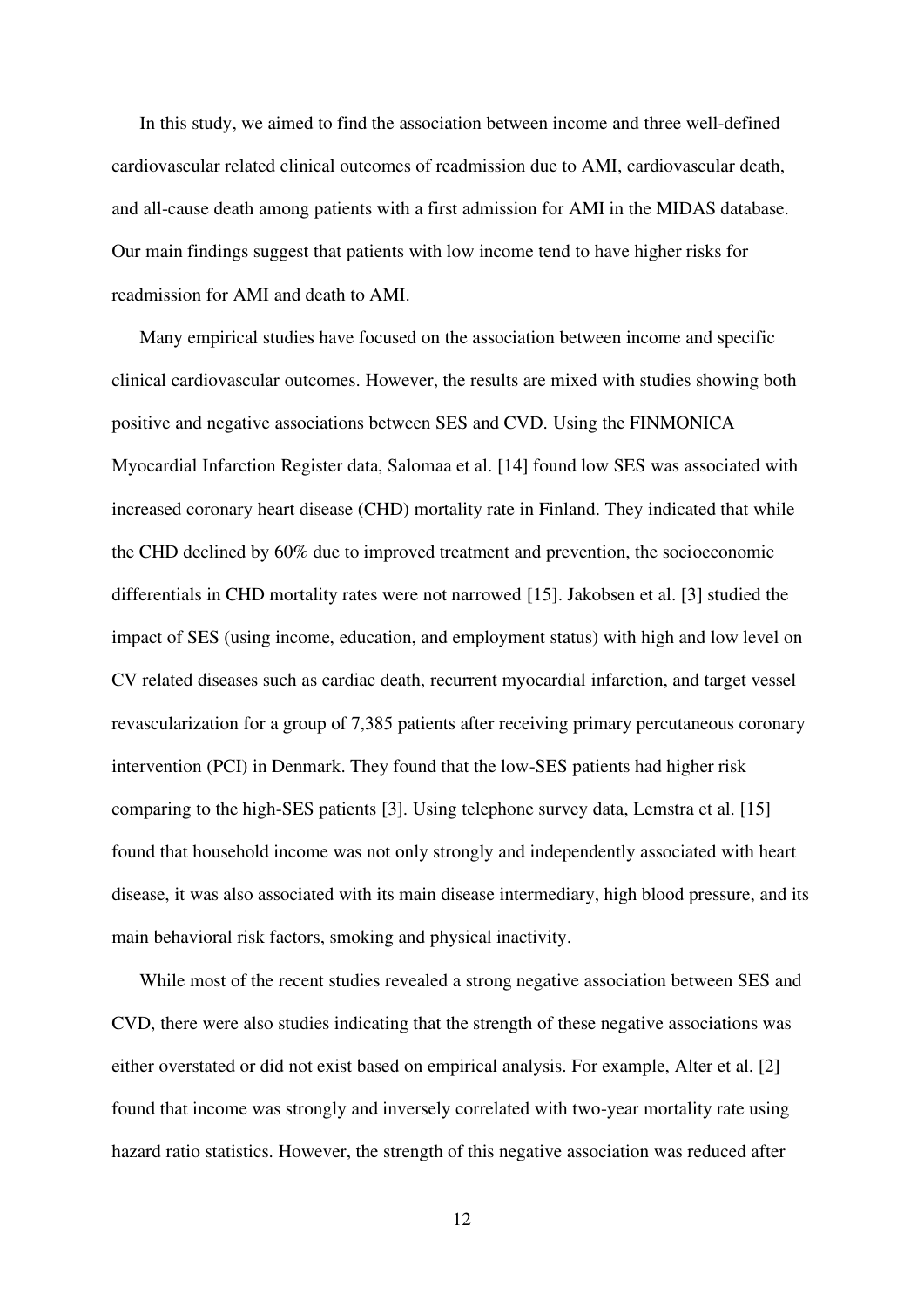adjusting for other factors such as age, preexisting cardiovascular events and current vascular risk factors. Denvir et al. [16] conducted a similar PCI study as the study done by Jakobsen et al. [3] and found that SES, measured using the Carstair's Deprivation Score, did not have an impact on the health outcome using a self-reported and health-related quality of life. Similarly, Britton et al. [5] found no association between SES, as measured by social/ethnic differences using a civil service employment grade, and treatment of coronary heart disease through drugs or procedures in a South Asian civil servant population (aged 35-55 years old). Moreover, Kee et al. [4] did not find a difference in the age-standardized catherizationangiography utilizations rates for ischemic heart disease and patient's zip code after controlling for clinical cofounders.

Using the Minnesota Survey data over two three-year periods (1980-1982, 1985-1987) for a total of 7,781 patients, Luepker et al. [17] found that SES (using education, income, and occupations) were associated with coronary disease risk factors, morbidity, and mortality. Strauss et al. [18] conducted a study to determine the association between multiple measures of SES and health outcomes in two Chinese provinces, Gansu and Zhejiang. Results showed that SES using education tended to be positively correlated with health outcomes [18]. Similarly, a U.S. study by Winkleby et al. [19] found that among three commonly used SES measurements (income, education, and occupation), only education showed a strong positive association with CV disease risk factors including cigarette smoking, blood pressure, total lipoprotein and high-density lipoprotein cholesterol using the Stanford Five-City Project data that involved 2,380 participants. Nevertheless, the other two dimensions of SES seemed to play an insignificant role in determining health outcomes [19].

Besides the mixed outcomes from some studies, another challenge faced by researchers is the conceptualization and measurement of SES. Kaplan and Keil [20] provided a detailed literature review by summarizing the effects of SES on cardiovascular disease. They also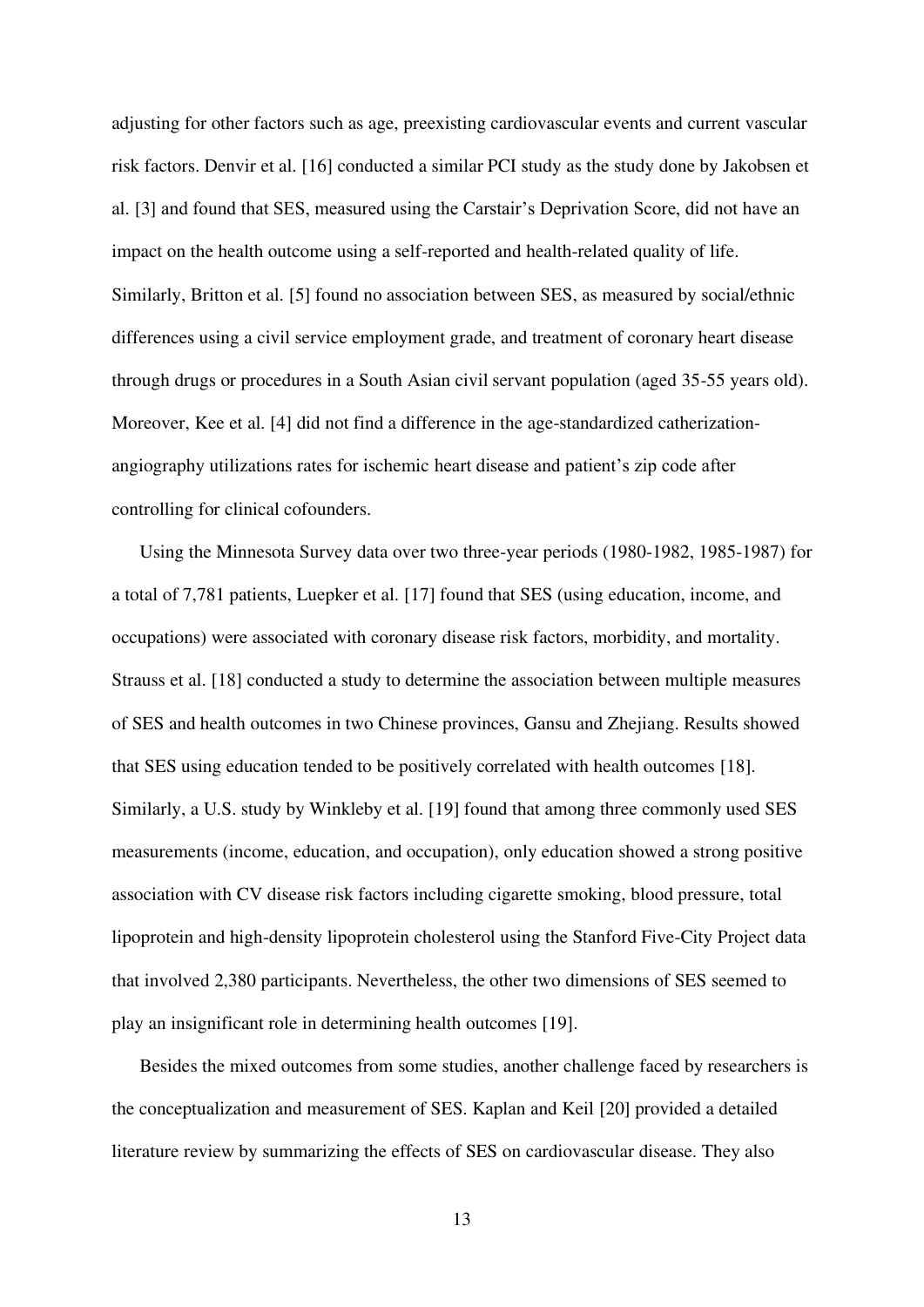emphasized that the measurement of SES should be multidimensional, encompassing education, income, occupation, employment status, indexes of social class, etc. [20]. Most of those measurements were difficult to obtain in observational data, so the empirical outcomes were influenced by the availability of the SES. This may explain the mixed outcomes in various studies. Winkleby et al. [19] were able to obtain the SES measurement using education, income, and occupation data from the Stanford Five-City Project. However, they did not investigate the association between SES and cardiovascular disease but their potential contributing risk factors [19]. Moreover, their sample size was small and not racially representative [19].

The aforementioned relevant research indicates several common challenges in these types of studies: (1) SES measurements are often multidimensional and their association with health outcomes such as CV related disease can be mixed, (2) small sample sizes (usually in the thousands) may result in risks of errors or a potential sampling bias issue, and (3) most of the studies have a relatively smaller time dimension. In our paper, we overcame the last two of these challenges by using the data retrieved from the Myocardial Infarction Data Acquisition System (MIDAS) database. Our filtered data includes a total of 178,520 patients over a twelve-year period (from 2004 to 2015). Although it is state-level data, our findings could be generalizable to other geographic areas in the United States. New Jersey has a large, diverse population with proportions of whites, Hispanics, and African Americans as well as young and old males and females similar (within 10%) to the United States overall [21, 8]. Moreover, the rate of uninsured residents in New Jersey is comparable to that in the overall United States (7.9% versus 8%) [22, 8]. Meanwhile, the adoption of the Cox Proportional Hazards model can be used to examine whether the outcomes obtained from the Logistic Regression model are robust if both the time dimension of the data (duration or time-toevent) and the data censoring problem are taken into consideration.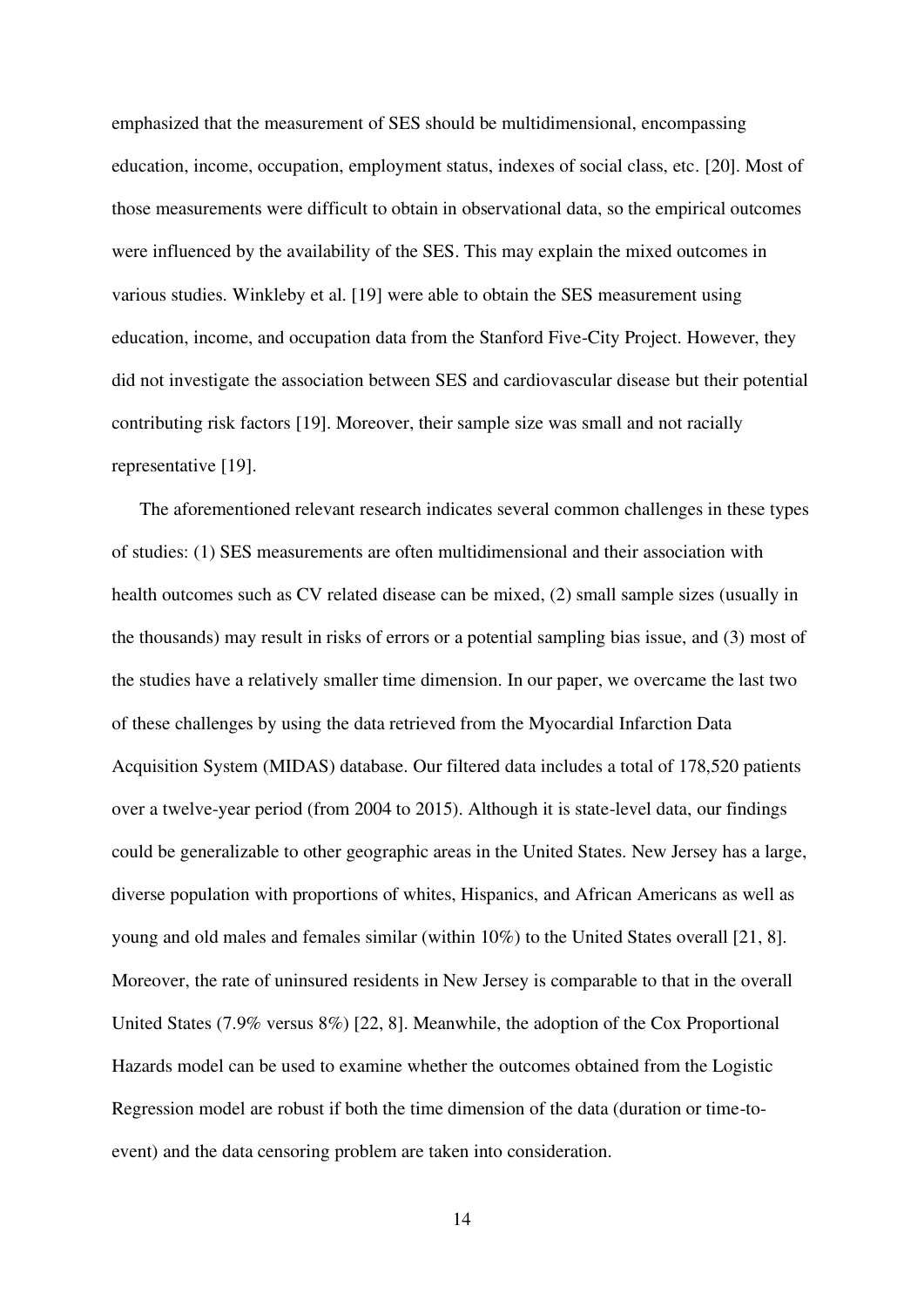#### **Application: Predictive Modeling using the Logistic Regression Outcomes**

The empirical findings based on the Logistic Regression Model reveals that AMI readmission is significantly associated with all income levels (Table II). We take one step further to build a predictive model for the one-year AMI readmission cases. Plugging the linear predictor " $X^*\beta$ " into equation (2) (shown in the Appendix) can predict the probability of one-year AMI readmission as shown in Table IV. We only illustrate some scenarios based on the category of each independent variable. For example, the bottom cell in column four in the table indicates that the probability to have one-year AMI readmission for a high-income ( $>$  \$68K), White, senior (age  $>$  65), non-Hispanic, individual with history of two comorbidities (hypertension and disorder of lipid metabolism) is 11.14%. Other things being held the same, this probability increases to 12.01%, 12.09% and 12.49% (the bottom row of column five, six and seven) respectively when the corresponding income level drops to the lower levels (\$55K~68K, 43K~55K and < 43K). This increasing probability phenomenon happens to females with the same demographics and comorbidities (bottom cell from 8<sup>th</sup> to 11<sup>th</sup> column). In general, the chance of AMI readmission increases with decreasing income when other covariates are being held the same.

| Variables             | Category            | Estimates |                  |              |              |                  |                  |                  |                  |              |
|-----------------------|---------------------|-----------|------------------|--------------|--------------|------------------|------------------|------------------|------------------|--------------|
| Intercept             |                     | $-2.5854$ | $\mathbf{1}$     | 1            | $\mathbf{1}$ | 1                | $\mathbf{1}$     | $\mathbf{1}$     | $\mathbf{1}$     | 1            |
| <b>SES</b>            | $$55K - 68K$        | 0.0851    | $\mathbf{0}$     | 1            | $\mathbf{0}$ | $\mathbf{0}$     | $\mathbf{0}$     | $\mathbf{1}$     | $\mathbf{0}$     | $\mathbf{0}$ |
|                       | $43K - 55K$         | 0.0926    | $\boldsymbol{0}$ | $\mathbf{0}$ | $\mathbf{1}$ | $\mathbf{0}$     | $\mathbf{0}$     | $\boldsymbol{0}$ | 1                | $\mathbf{0}$ |
|                       | $<$ 43K             | 0.13      | $\mathbf{0}$     | $\mathbf{0}$ | $\mathbf{0}$ | 1                | $\mathbf{0}$     | $\overline{0}$   | $\mathbf{0}$     | $\mathbf{1}$ |
| <b>Sex</b>            | Male                | 0.0214    | $\mathbf{1}$     | $\mathbf{1}$ | $\mathbf{1}$ | 1                | $\mathbf{0}$     | $\boldsymbol{0}$ | $\mathbf{0}$     | $\mathbf{0}$ |
| Age                   | >65                 | 0.1177    | $\mathbf{1}$     | $\mathbf{1}$ | $\mathbf{1}$ | $\mathbf{1}$     | $\mathbf{1}$     | $\mathbf{1}$     | $\mathbf{1}$     | $\mathbf{1}$ |
| <b>Insurance</b>      | Medicaid/Self/Other | 0.1679    | $\boldsymbol{0}$ | $\mathbf{0}$ | $\mathbf{0}$ | $\boldsymbol{0}$ | $\mathbf{0}$     | $\boldsymbol{0}$ | $\boldsymbol{0}$ | $\mathbf{0}$ |
|                       | Medicare            | 0.0782    | $\mathbf{1}$     | $\mathbf{1}$ | $\mathbf{1}$ | 1                | 1                | 1                | $\mathbf{1}$     | $\mathbf{1}$ |
| <b>Race/Ethnicity</b> | Other               | 0.0136    | $\mathbf{0}$     | $\mathbf{0}$ | $\mathbf{0}$ | $\mathbf{0}$     | $\mathbf{0}$     | $\overline{0}$   | $\mathbf{0}$     | $\mathbf{0}$ |
|                       | White               | $-0.0604$ | $\mathbf{1}$     | 1            | 1            | 1                | 1                | $\mathbf{1}$     | 1                | 1            |
| Hispanic              | None                | $-0.016$  | $\mathbf{1}$     | 1            | 1            | 1                | 1                | 1                | 1                | 1            |
|                       | Unknown             | $-0.0901$ | $\boldsymbol{0}$ | $\mathbf{0}$ | $\mathbf{0}$ | $\mathbf{0}$     | $\boldsymbol{0}$ | $\boldsymbol{0}$ | $\mathbf{0}$     | $\mathbf{0}$ |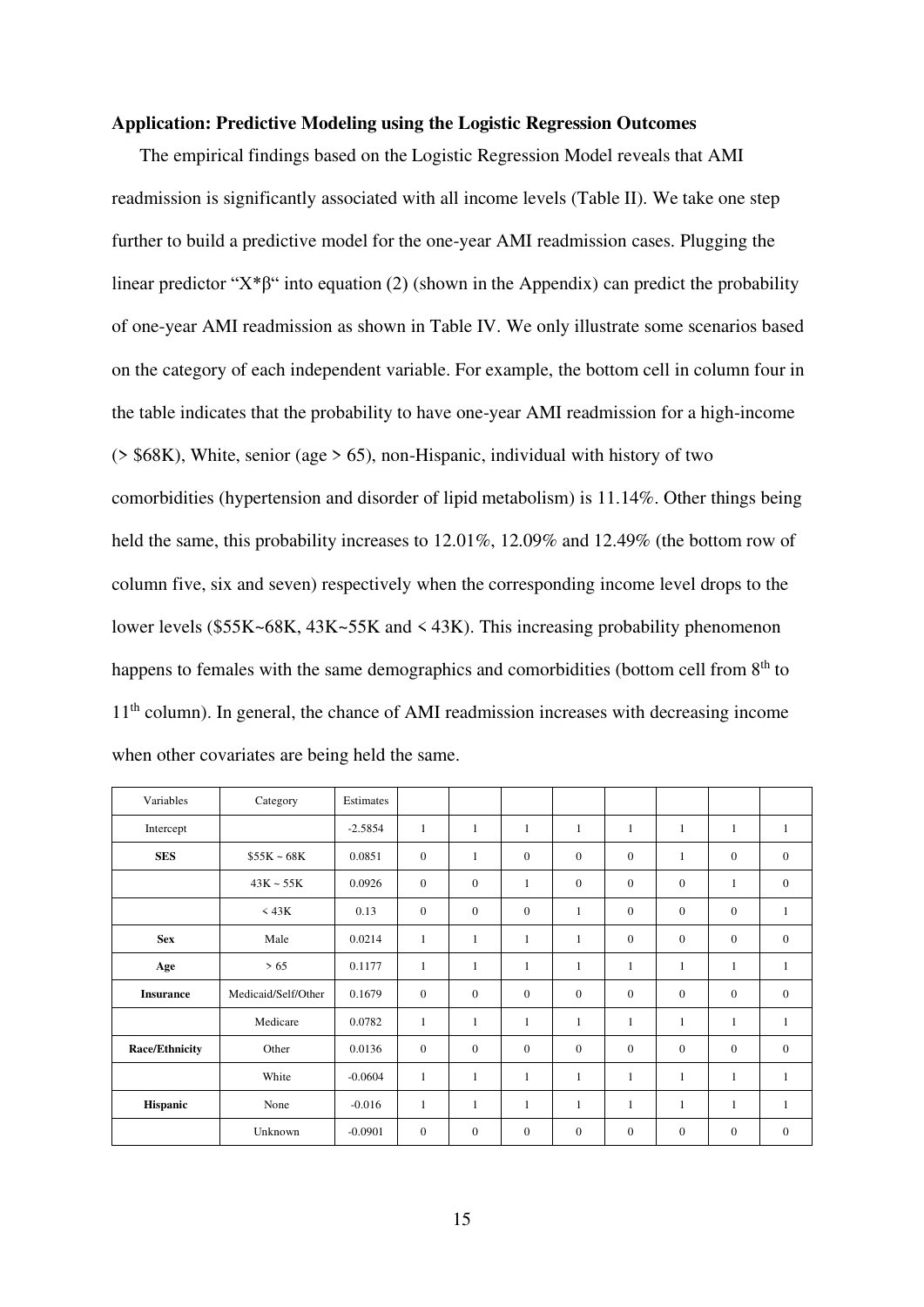| <b>Acute Heart</b><br><b>Failure</b>    | Yes             | 0.0118 | $\mathbf{0}$ | $\Omega$ | $\mathbf{0}$ | $\mathbf{0}$ | $\mathbf{0}$   | $\mathbf{0}$ | $\mathbf{0}$ | $\mathbf{0}$ |
|-----------------------------------------|-----------------|--------|--------------|----------|--------------|--------------|----------------|--------------|--------------|--------------|
| <b>Chronic Heart</b><br><b>Failure</b>  | Yes             | 0.6543 | $\mathbf{0}$ | $\theta$ | $\mathbf{0}$ | $\mathbf{0}$ | $\overline{0}$ | $\mathbf{0}$ | $\mathbf{0}$ | $\mathbf{0}$ |
| <b>Hypertension</b>                     | Yes             | 0.2029 | -1           |          | -1           |              | 1              |              |              |              |
| <b>Diabetes</b>                         | Yes             | 0.2234 | $\mathbf{0}$ | $\Omega$ | $\mathbf{0}$ | $\mathbf{0}$ | $\mathbf{0}$   | $\mathbf{0}$ | $\mathbf{0}$ | $\mathbf{0}$ |
| <b>Chronic Liver</b><br><b>Disease</b>  | Yes             | 0.1834 | $\mathbf{0}$ | $\Omega$ | $\mathbf{0}$ | $\mathbf{0}$ | $\theta$       | $\mathbf{0}$ | $\mathbf{0}$ | $\mathbf{0}$ |
| <b>Chronic Kidney</b><br><b>Disease</b> | Yes             | 0.3992 | $\mathbf{0}$ | $\Omega$ | $\mathbf{0}$ | $\mathbf{0}$ | $\mathbf{0}$   | $\mathbf{0}$ | $\mathbf{0}$ | $\mathbf{0}$ |
| <b>COPD</b>                             | Yes             | 0.0531 | $\mathbf{0}$ | $\Omega$ | $\mathbf{0}$ | $\Omega$     | $\overline{0}$ | $\Omega$     | $\mathbf{0}$ | $\Omega$     |
| Dyslipidemia                            | Yes             | 0.1646 | л.           |          | ш            |              | 1              |              |              |              |
| Probability                             | Predicted value |        | 0.1114       | 0.1201   | 0.1209       | 0.1249       | 0.1093         | 0.1178       | 0.1186       | 0.1226       |

Abbreviation: COPD: chronic obstructive pulmonary disease

The independent variables used in the Logistic Regression Model is denoted as a row vector "X" and can be found in the 1st column in the above table. The estimated coefficient vector "β̂" is presented in the 4th column. The predicted probability at the bottom row is computed using the logistic function  $\frac{\text{EXP}(X * \hat{\beta})}{1 + \text{EXP}(X * \hat{\beta})}$ . Take the exponentiation of the " $\hat{\beta}$ " vector will result in the adjusted estimates for the Readmission for AMI response variable (2nd column) in Table II.

Table IV: Prediction of one-year AMI Readmission using the Logistic Regression Model

### **Conclusion**

 It is important to understand how socioeconomic standings and social determinants are associated with such wide-spread health effects and outcomes of cardiovascular disease. While the mechanism of this association has not been clearly established, our findings reveal that socioeconomic status has a strong negative association with AMI readmission. The possible explanations for this negative association may include disparities in low-income patients access to healthcare, health insurance, diagnostic and interventional procedures, and adherence to medications, among others [23-25]. For instance, lower-income patients post-AMI are less likely to undergo or receive interventions, such as percutaneous coronary intervention, or receive or comply with medications, including statins, beta-blockers, and angiotensin-converting enzyme inhibitors [23, 26-30]. Moreover, patients with financial barriers in accessing care face reduced annual checkups, limited health literacy, less compliance to medications, and greater vascular morbidity [23, 25].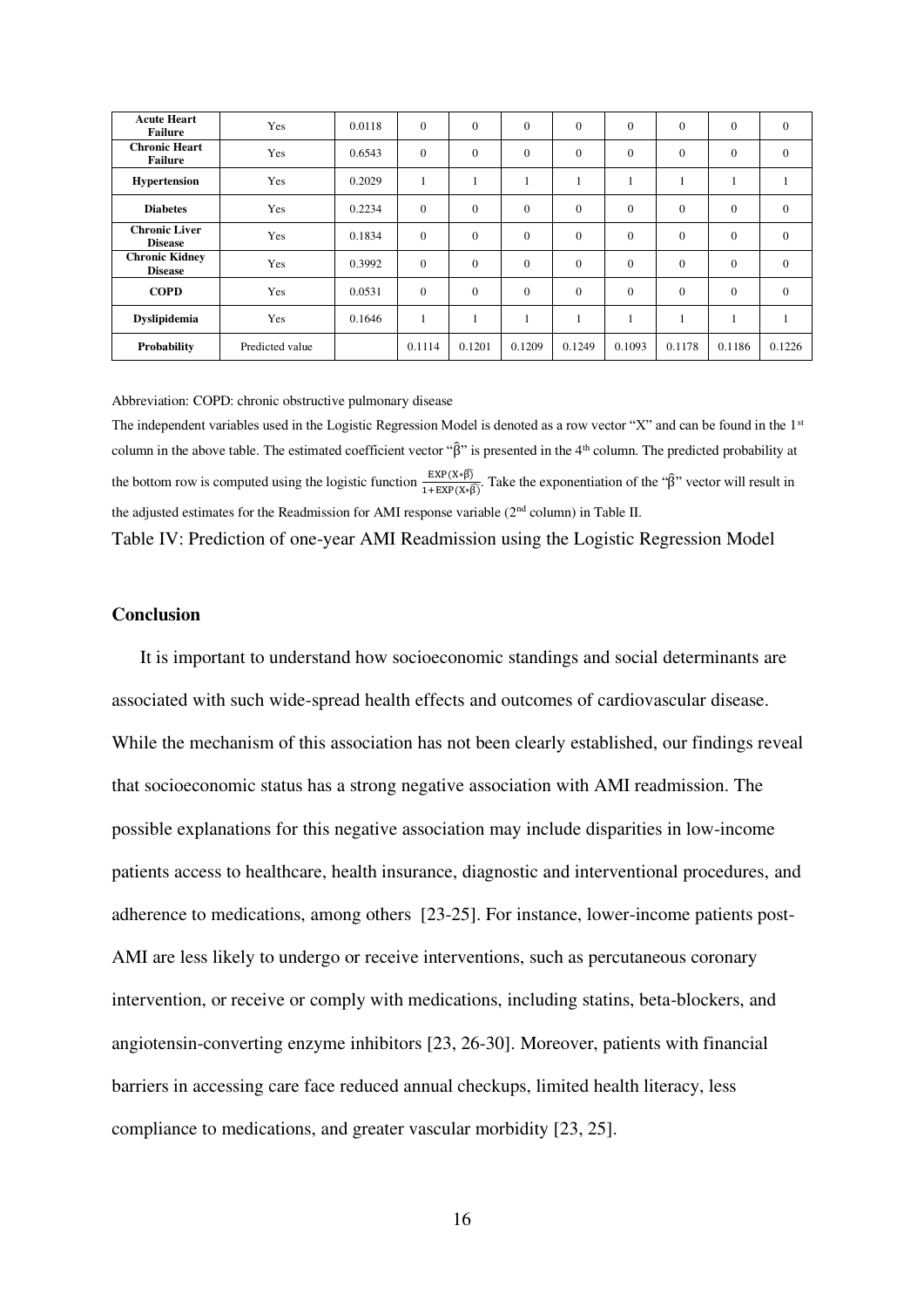Once this disadvantaged group of low SES is identified, intervention strategies can be designed and implemented to help reduce the chance of such incidence. Healthcare workers should pay closer attention to these disadvantaged group of patients once they are discharged from the hospital after their first AMI admission. The National Academy of Medicine has recommended incorporating social and behavioral determinants of health in patient's electronic medical records to help healthcare workers identify at-risk patients and improve outcomes [31]. Moreover, there are several evidence-based heart disease prevention programs, such as Million Hearts 2022, launched by the Center for Disease Control and Prevention [32] in 2013; however, it is not fully implemented yet due to limited congressional resources. Furthermore, the Walk Your Heart to Health program has proven effective in increasing physical activity and improving cardiovascular health in low-income patients [23,33]. The US Preventative Services Task Force recommends behavioral and heart counseling to promote dietary changes and increase physical activity in AMI patients [23, 34- 35]. We should encourage policy makers to help allocate resources to those who are in greater need, so the costly and deadly incidence of heart disease can be reduced.

#### **Acknowledgements**

We would like to thank the New Jersey Health Foundation, Inc. for their support. We would also like to thank all participants in the weekly meetings who helped contribute to this manuscript by providing invaluable feedback.

#### **Data Sharing Statement**

Our data is unavailable to access because this research data is confidential.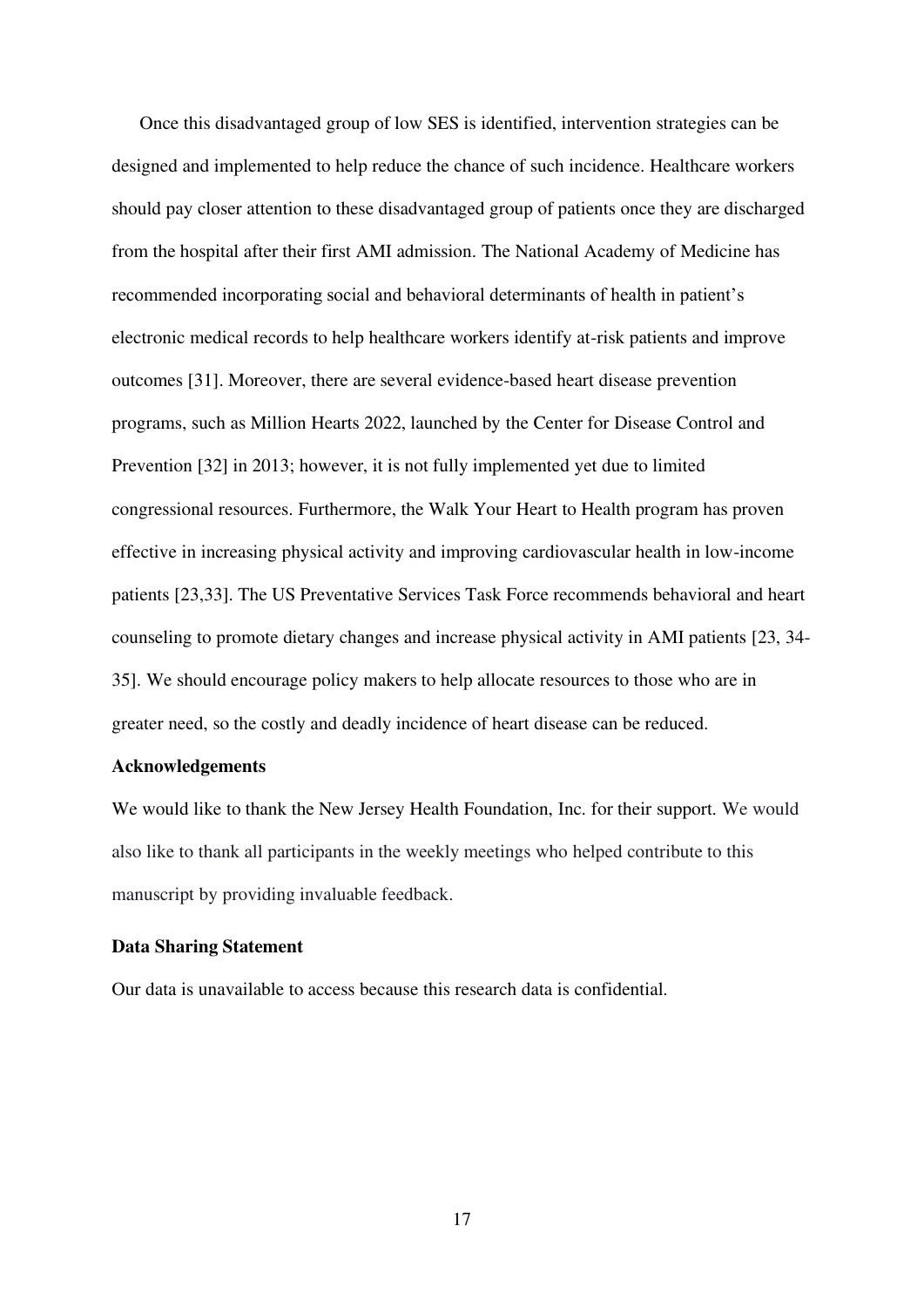#### **References**

- 1. Marmot M. The Status Syndrome. London: Bloomsbury Publishing; 2004.
- 2. Alter DA, Chong A, Austin PC, Mustard C, Iron K, Williams JI, et al. SESAMI Study Group. Socioeconomic status and mortality after acute myocardial infarction. Ann Intern Med. 2006 Jan;144(2):82–93. doi: 10.7326/0003-4819-144-2-200601170-00005.
- 3. Jakobsen L, Niemann T, Thorsgaard N, Thuesen L, Lassen JF, Jensen LO, et al. Dimensions of socioeconomic status and clinical outcome after primary percutaneous coronary intervention. Circ Cardiovasc Interv. 2012 Oct;5(5):641–8. doi: 10.1161/CIRCINTERVENTIONS.112.968271.
- 4. Kee F, Gaffney B, Currie S, O'Reilly D. Access to coronary catheterisation: fair shares for all? BMJ. 1993 Nov;307(6915):1305–7. doi: 10.1136/bmj.307.6915.1305.
- 5. Britton A, Shipley M, Marmot M, Hemingway H. Does access to cardiac investigation and treatment contribute to social and ethnic differences in coronary heart disease? Whitehall II prospective cohort study. BMJ. 2004 Aug;329(7461):318. doi: 10.1136/bmj.38156.690150.AE.
- 6. Roth GA, Johnson C, Abajobir A, Abd-Allah F, Abera SF, Abyu G, et al. Global, Regional, and National Burden of Cardiovascular Diseases for 10 Causes, 1990 to 2015. J Am Coll Cardiol. 2017 Jul;70(1):1–25. doi: 10.1016/j.jacc.2017.04.052.
- 7. American Heart Association. Health Metrics. Cardiovascular Disease: A Costly Burden for America- Projections Through 2035: 2017. Available from: https://healthmetrics.heart.org/wp-content/uploads/2017/10/Cardiovascular-Disease-A-Costly-Burden.pdf. Accessed on June 10, 2020.
- 8. Barbayannis G, Chiu IM, Sargsyan D, Cabrera J, Beavers TE, Kostis JB, et al.; Myocardial Infarction Data Acquisition System (MIDAS 32) Study Group. Relation Between Statewide Hospital Performance Reports on Myocardial Infarction and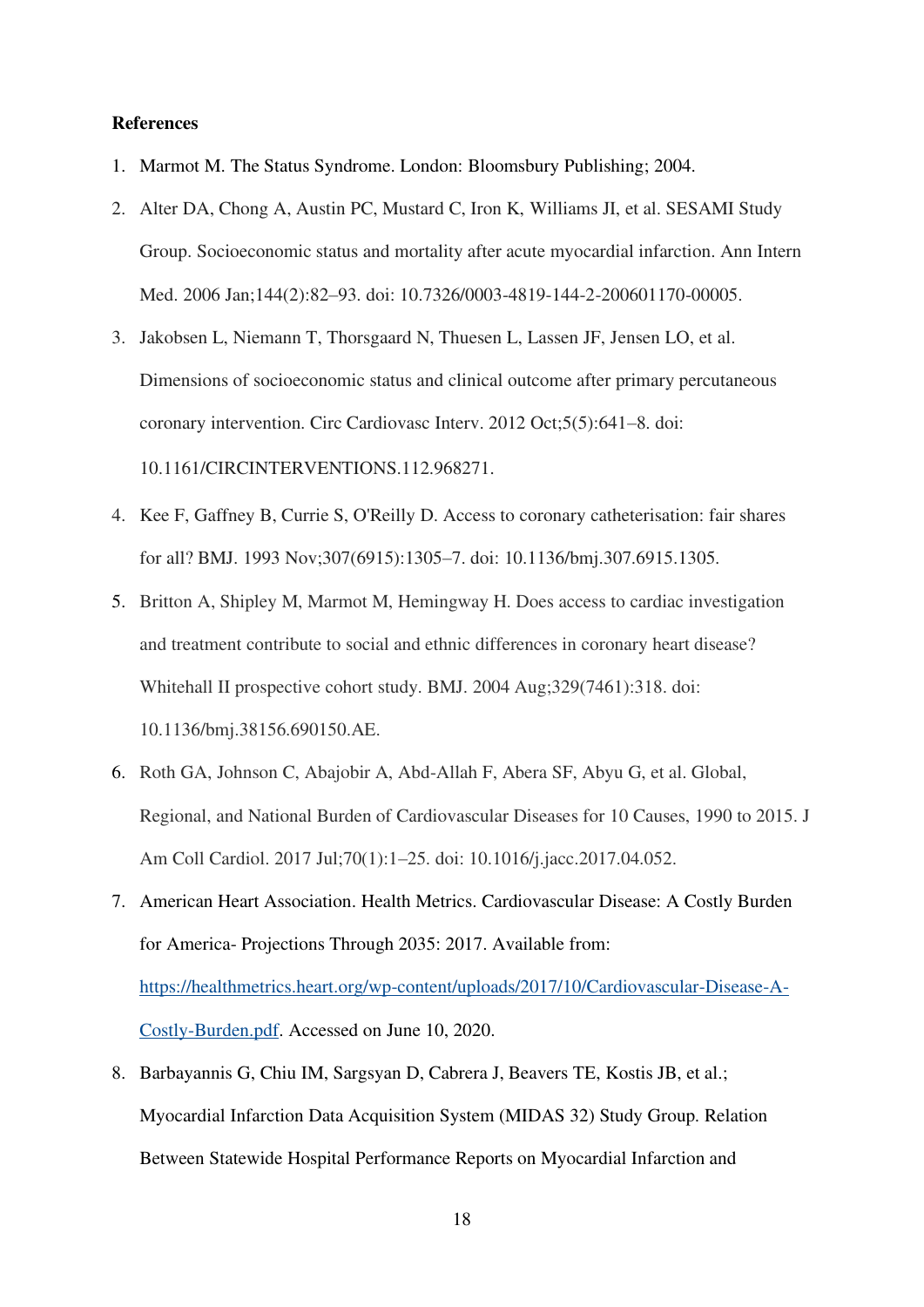Cardiovascular Outcomes. Am J Cardiol. 2019 May;123(10):1587–1594. doi: 10.1016/j.amjcard.2019.02.016.

- 9. Zip Atlas. Zip Codes with the Highest Median Household Income in New Jersey. Available from: http://zipatlas.com/us/nj/zip-code-comparison/median-householdincome.htm. Accessed on November 8, 2019.
- 10. Kostis WJ, Demissie K, Marcella SW, Shao YH, Wilson AC, Moreyra AE; Myocardial Infarction Data Acquisition System (MIDAS 10) Study Group. Weekend versus weekday admission and mortality from myocardial infarction. N Engl J Med. 2007 Mar;356(11):1099–109. doi: 10.1056/NEJMoa063355.
- 11. Kostis WJ, Deng Y, Pantazopoulos JS, Moreyra AE, Kostis JB; Myocardial Infarction Data Acquisition System (MIDAS14) Study Group. Trends in mortality of acute myocardial infarction after discharge from the hospital. Circ Cardiovasc Qual Outcomes. 2010 Nov;3(6):581–9. doi: 10.1161/CIRCOUTCOMES.110.957803.
- 12. Wellings J, Kostis JB, Sargsyan D, Cabrera J, Kostis WJ; Myocardial Infarction Data Acquisition System (MIDAS 31) Study Group. Risk Factors and Trends in Incidence of Heart Failure Following Acute Myocardial Infarction. Am J Cardiol. 2018 Jul;122(1):1– 5. doi: 10.1016/j.amjcard.2018.03.005.
- 13. Cox DR. Regression Models and Life-Tables. In: Journal of the Royal Statistical Society. Series B (Methodological); 1972. Vol. 34, no. 2; p. 187–220.

14. Salomaa V, Niemelä M, Miettinen H, Ketonen M, Immonen-Räihä P, Koskinen S, et al. Relationship of Socioeconomic Status to the Incidence and Prehospital, 28-Day, and 1- Year Mortality Rates of Acute Coronary Events in the FINMONICA Myocardial Infarction Register Study. Circulation. 2000 Apr;101(16):1913–18. doi: 10.1161/01.CIR.101.16.1913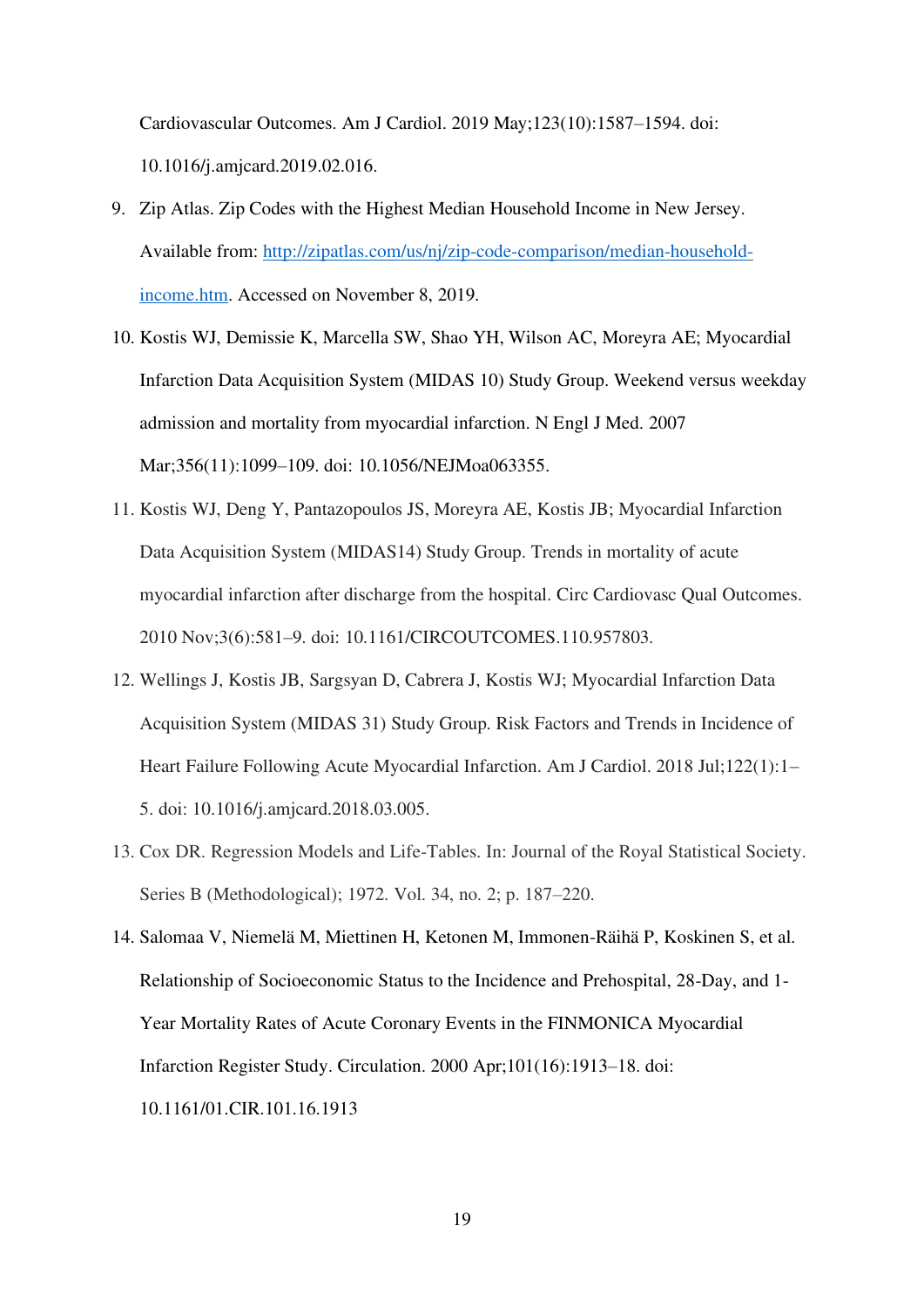- 15. Lemstra M, Rogers M, Moraros J. Income and heart disease: Neglected risk factor. Can Fam Physician. 2015 Aug;61(8):698–704. PMID: 26836056.
- 16. Denvir MA, Lee AJ, Rysdale J, Walker A, Eteiba H, Starkey IR, Pell JP. Influence of socioeconomic status on clinical outcomes and quality of life after percutaneous coronary intervention. J Epidemiol Community Health. 2006 Dec;60(12):1085–8. doi: 10.1136/jech.2005.044255.
- 17. Luepker RV, Rosamond WD, Murphy R, Sprafka JM, Folsom AR, McGovern PG, et al. Socioeconomic status and coronary heart disease risk factor trends. The Minnesota Heart Survey. Circulation. 1993 Nov;88(5 Pt 1):2172–9. doi: 10.1161/01.cir.88.5.2172.
- 18. Strauss J, Lei X, Park A, Shen Y, Smith JP, Yang Z, et al. Health Outcomes and Socio-Economic Status Among the Elderly in Gansu and Zhejiang Provinces, China: Evidence from the CHARLS Pilot. J Popul Ageing. 2010 Dec;3(3–4):111–142. doi: 10.1007/s12062-011-9033-9.
- 19. Winkleby MA, Jatulis DE, Frank E, Fortmann SP. Socioeconomic status and health: how education, income, and occupation contribute to risk factors for cardiovascular disease. Am J Public Health. 1992 Jun;82(6):816–20. doi: 10.2105/ajph.82.6.816.
- 20. Kaplan GA, Keil JE. Socioeconomic factors and cardiovascular disease: a review of the literature. Circulation. 1993 Oct;88(4 Pt 1):1973-98. doi: 10.1161/01.cir.88.4.1973.
- 21. U.S. Census Bureau, U.S. Department of Commerce. New Jersey; United States QuickFacts; 2019. https://www.census.gov/quickfacts/fact/table/NJ,US/PST045219. Accessed on June 11, 2021.
- 22. Smith JC, Medalia C. U.S. Census Bureau, Current population reports. Health insurance coverage in the United States: 2019. Available from: https://www.census.gov/content/dam/Census/library/publications/2020/demo/p60- 271.pdf. Accessed on June 11, 2021.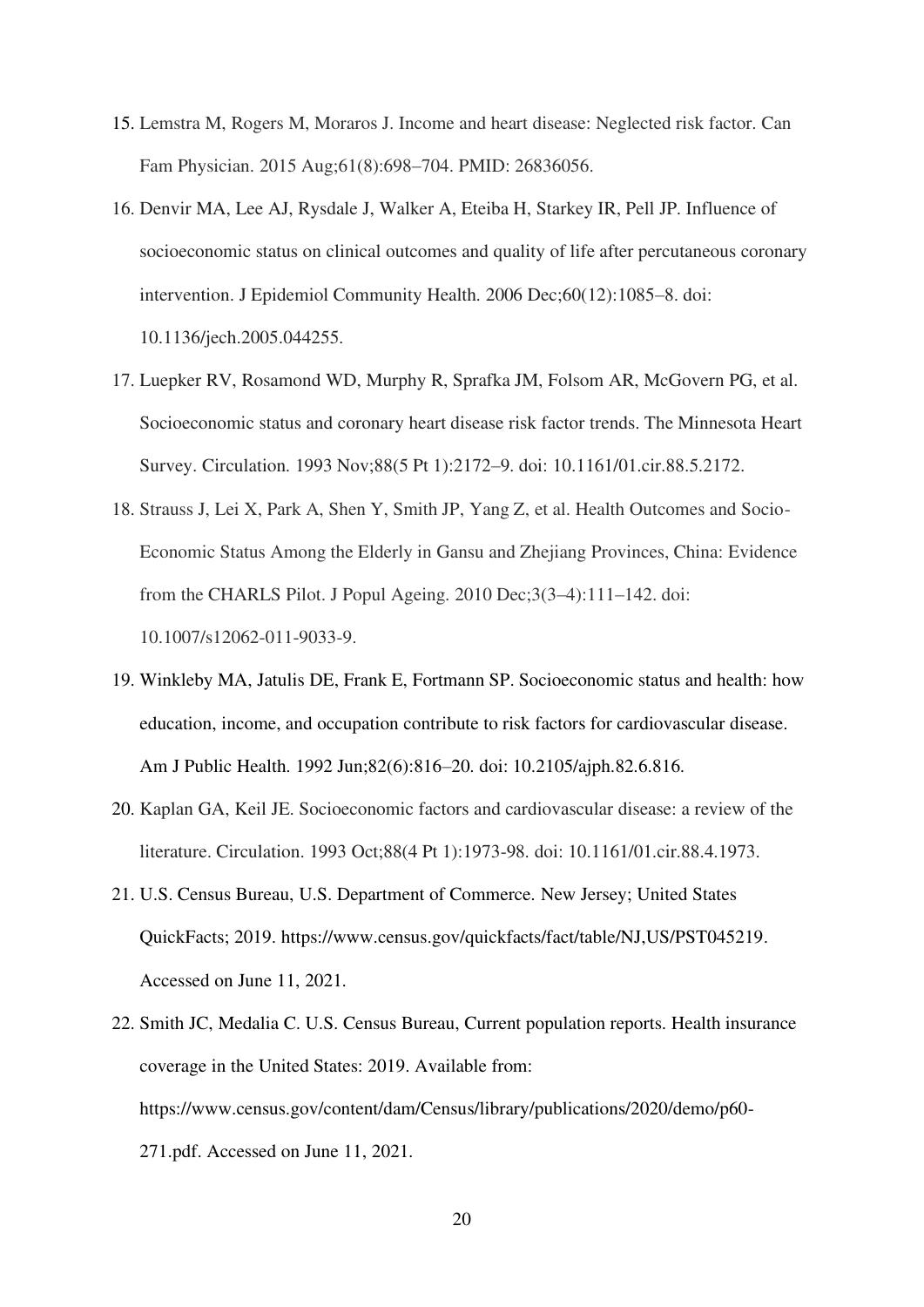- 23. Schultz WM, Kelli HM, Lisko JC, et al. Socioeconomic Status and Cardiovascular Outcomes: Challenges and Interventions. Circulation. 2018;137(20):2166-2178. doi:10.1161/CIRCULATIONAHA.117.029652
- 24. Yu TH, Hou YC, Chung KP. Do low-income coronary artery bypass surgery patients have equal opportunity to access excellent quality of care and enjoy good outcome in Taiwan? Int J Equity Health. 2014; *13*:64. doi: 10.1186/s12939-014-0064-8.
- 25. Parikh PB, Yang J, Leigh S, Dorjee K, Parikh R, Sakellarios N, Meng H, Brown DL. The impact of financial barriers on access to care, quality of care and vascular morbidity among patients with diabetes and coronary heart disease. J Gen Intern Med. 2014; *29*:76–81. doi: 10.1007/s11606-013-2635-6.
- 26. Yong CM, Abnousi F, Asch SM, Heidenreich PA. Socioeconomic inequalities in quality of care and outcomes among patients with acute coronary syndrome in the modern era of drug eluting stents. J Am Heart Assoc. 2014; *3*:e001029. doi: 10.1161/JAHA.114.001029.
- 27. Dunlay SM, Pack QR, Thomas RJ, Killian JM, Roger VL. Participation in cardiac rehabilitation, readmissions, and death after acute myocardial infarction. Am J Med. 2014; *127*:538–546. doi: 10.1016/j.amjmed.2014.02.008.
- 28. Rasmussen JN, Gislason GH, Rasmussen S, Abildstrom SZ, Schramm TK, Køber L, Diderichsen F, Osler M, Torp-Pedersen C, Madsen M. Use of statins and beta-blockers after acute myocardial infarction according to income and education. J Epidemiol Community Health. 2007; *61*:1091–1097. doi: 10.1136/jech.2006.055525.
- 29. Hanley GE, Morgan S, Reid RJ. Income-related inequity in initiation of evidence-based therapies among patients with acute myocardial infarction. J Gen Intern Med. 2011; *26*:1329–1335. doi: 10.1007/s11606-011-1799-1.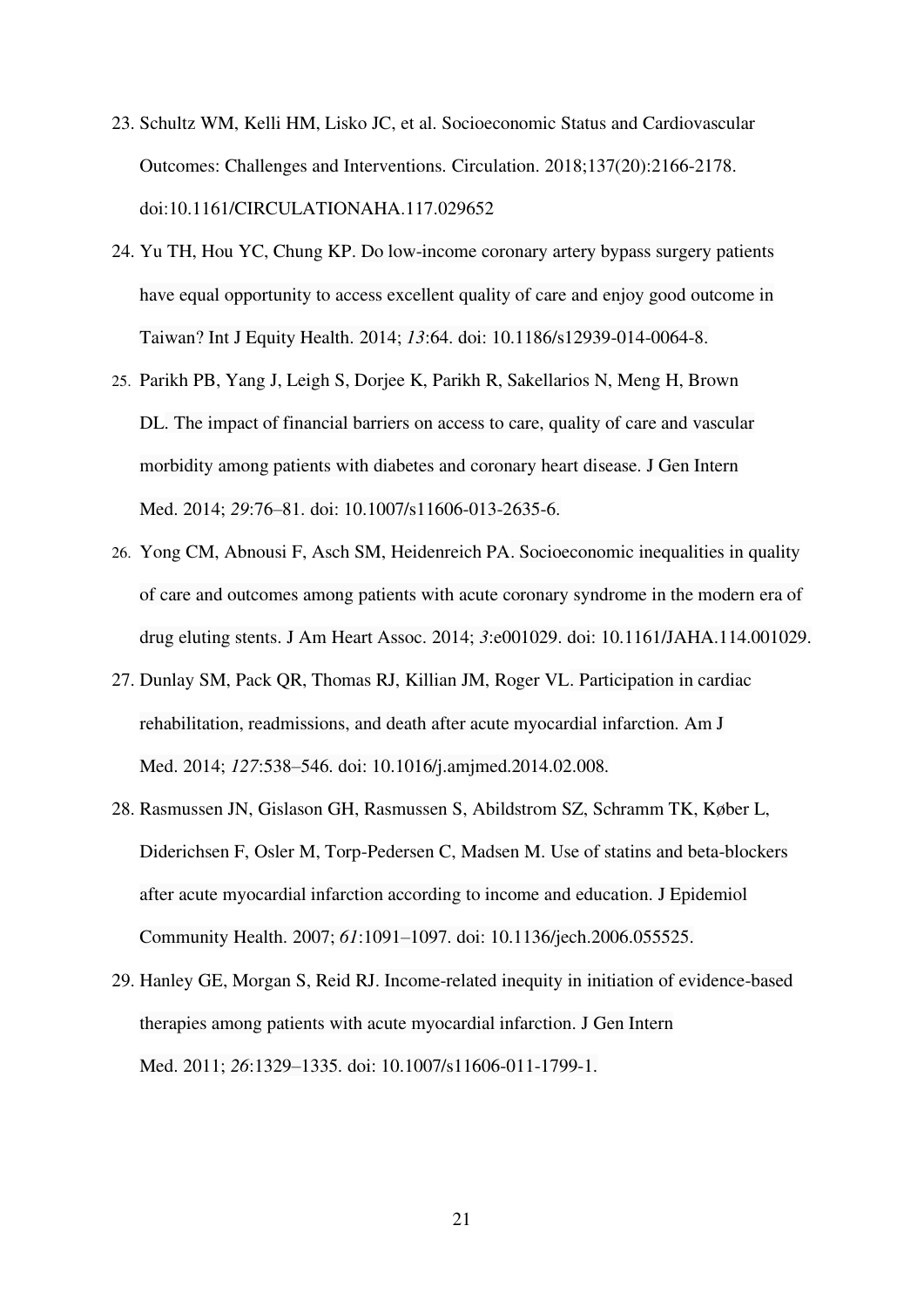- 30. Gusmano MK, Weisz D, Rodwin VG, Lang J, Qian M, Bocquier A, Moysan V, Verger P. Disparities in access to health care in three French regions. Health Policy. 2014; *114*:31–40. doi: 10.1016/j.healthpol.2013.07.011.
- 31. LaRosa AR, Claxton J, O'Neal WT*,* et al*.* Association of household income and adverse outcomes in patients with atrial fibrillation. Heart*.* 2020;106**:**1679-1685.
- 32. Centers for Disease Control and Prevention, 2018. CDC Prevention Programs.
- 33. Schulz AJ, Israel BA, Mentz GB, Bernal C, Caver D, DeMajo R, Diaz G, Gamboa C, Gaines C, Hoston B, Opperman A, Reyes AG, Rowe Z, Sand SL, Woods S. Effectiveness of a walking group intervention to promote physical activity and cardiovascular health in predominantly non-Hispanic black and Hispanic urban neighborhoods: findings from the walk your heart to health intervention. Health Educ Behav**.** 2015; *42*:380–392. doi: 10.1177/1090198114560015.
- 34. LeFevre ML; U.S. Preventive Services Task Force. Behavioral counseling to promote a healthful diet and physical activity for cardiovascular disease prevention in adults with cardiovascular risk factors: U.S. Preventive Services Task Force Recommendation Statement. Ann Intern Med**.** 2014; *161*:587–593. doi: 10.7326/M14-1796.
- 35. Lin JS, O'Connor E, Evans CV, Senger CA, Rowland MG, Groom HC. Behavioral counseling to promote a healthy lifestyle in persons with cardiovascular risk factors: a systematic review for the U.S. Preventive Services Task Force. Ann Intern Med**.** 2014; *161*:568–578. doi: 10.7326/M14-0130.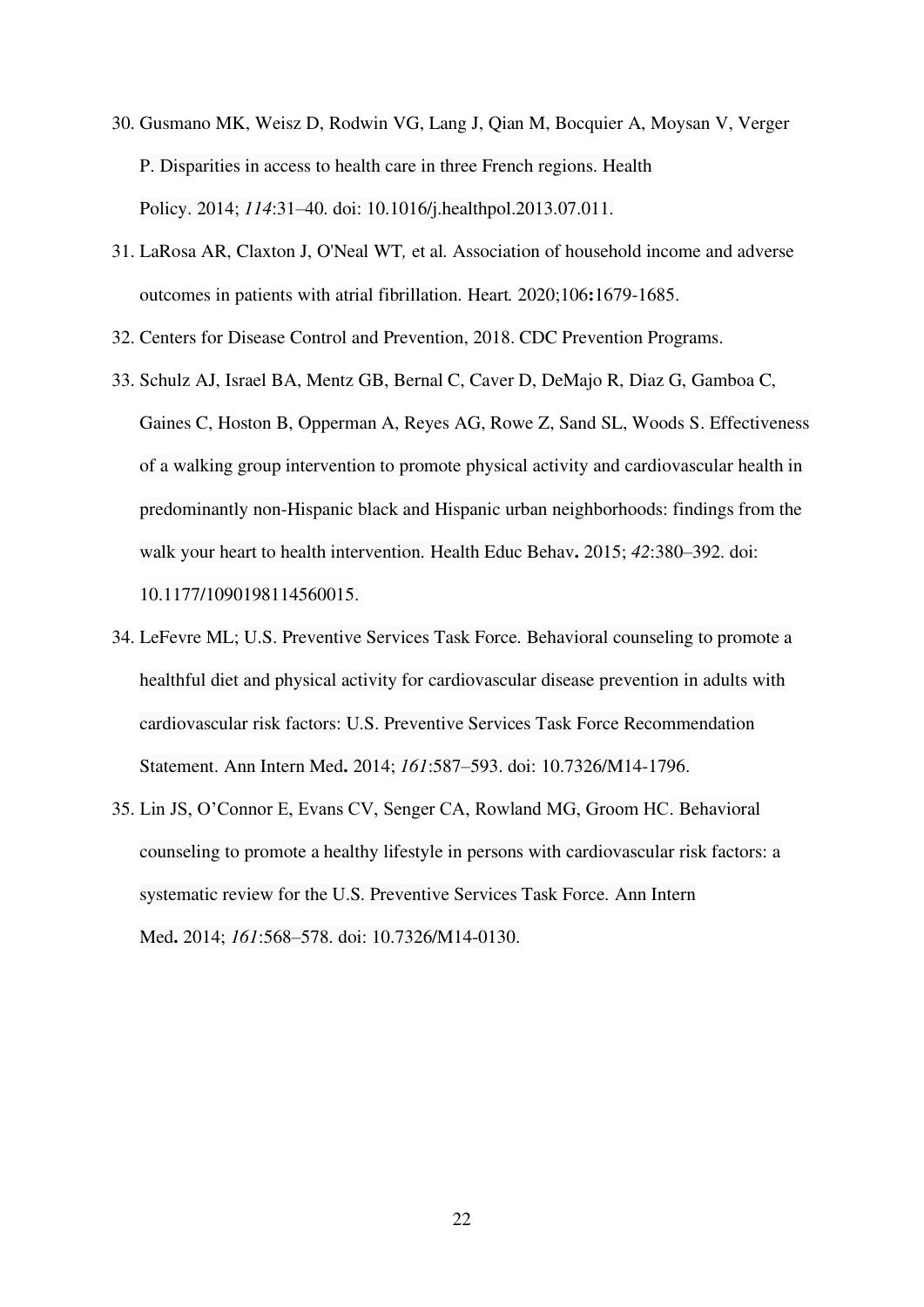## **Appendix**

Statistical Methods

*a. Logistic Regression Model* 

Y is a binary variable with two possible outcomes 1 and 0, and the corresponding probabilities are P and 1 - P, respectively.

$$
Y = 1 \text{ with probability } P
$$
  
0 with probability  $1 - P$   

$$
E(Y) = 1*P + 0*(1 - P) = P
$$
 (1)

The conditional mean function of Y can be written as follows:

$$
E(Y|X) = P(Y = 1|X) = \frac{\exp(X^* \beta)}{1 + \exp(X^* \beta)}
$$
 (2)

Where X is a row vector that includes a constant and a group of independent variables that may contribute to the variation of Y. The associated  $\beta$  is a column of coefficient vector. The main reason for selecting the logit function on the right of equation (2) was to ensure that the mapped value was always between zero and one. The second reason for adopting the logit function was that it can be rearranged as the following odds function:

$$
\frac{P}{1-P} = \exp(X^* \beta)
$$
 (3)

The left term in equation (3) is interpreted as the odds, and the log odds ratio can be shown as a linear function of the X:

$$
\log\left(\frac{P}{1-P}\right) = X^* \beta \tag{4}
$$

Equation (4) indicates that one-unit change in  $X_i$  would result in an increase in the odds ratio by  $\exp(\beta_i)$ . We used the estimated betas to uncover how the change in each covariate affects the odds ratio of either AMI readmission, CV death, or all-cause death.

#### *b. Cox Proportional Hazards Model*

The Cox Proportional Hazards model was similar to the Logistic Regression model, yet it also takes the "time to event" and problem of censored data into consideration. The model can be specified as follows:

$$
H(t) = H_0(t)^* \exp(X^* \beta)
$$
 (5)

In equation  $(5)$ ,  $H(t)$  is defined as the hazard ratio; it is a function of the product of an unspecified baseline function  $H<sub>0</sub>(t)$  and the exponential function of the linear covariate vector